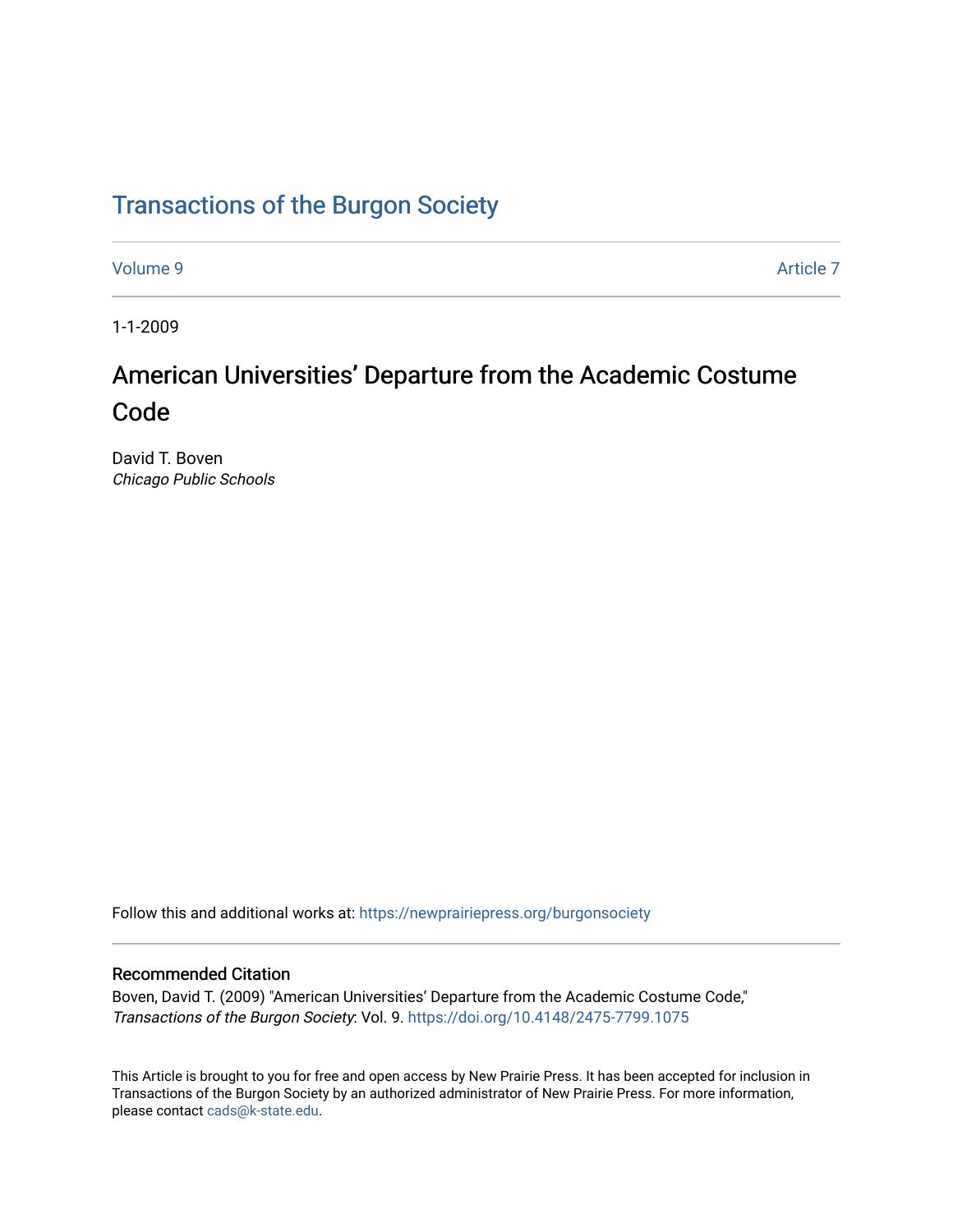# **American Universities' Departure from the Academic Costume Code**

## *by David T. Boven*

#### *Abstract*

Academic dress in the United States of America began after the foundation of the colonial colleges. A gradual decline in its use continued from independence until the decades after the Civil War. It was halted by the creation of the Intercollegiate Code of Academic Costume in 1895. Within a generation, though, the Intercollegiate Code was being abandoned in favour of distinctive academic dress. This paper looks more closely at some of the universities that have chosen not to follow the Code for their own academic costume, a practice seen especially in doctoral gowns. A notable example is the doctoral gown of Stanford University in California. The institutions that have departed from the Code highlight the need for its revision to make academic dress more appealing to and practical for American colleges and universities.

For more than a hundred years, academic dress in the United States has been dominated by the Intercollegiate Code of Academic Costume. This systematic code of regulations details the accepted use of academic costume. It was promulgated in 1895 as interest in academic dress was increasing. In Britain, a vibrant and flexible system had developed from the existing practices of Oxford and Cambridge Universities. In the United States a very structured system was established that limited the diversity of academic dress across the country.

Less than a generation after the implementation of the Code, institutions in the United States slowly began to chip away at it. As the desire for individuality among colleges and universities has grown, it has led to new forms of academic dress that do not fit within the framework of the Code*.* 1 The group that has deviated from

<sup>&</sup>lt;sup>1</sup> Eugene Sullivan, 'Academic Costume Code & Ceremony Guide', 1997, <http:// www.acenet.edu/AM/Template.cfm?Section=Search&template=/CM/HTMLDisplay. cfm&ContentID=10625> (accessed 24 March 2009). The Intercollegiate Code has been merged into the regulations of the Committee on Academic Costumes and Ceremonies, which is a body of the American Council on Education*.* This is the version of the Code in current use and with which most readers will be familiar.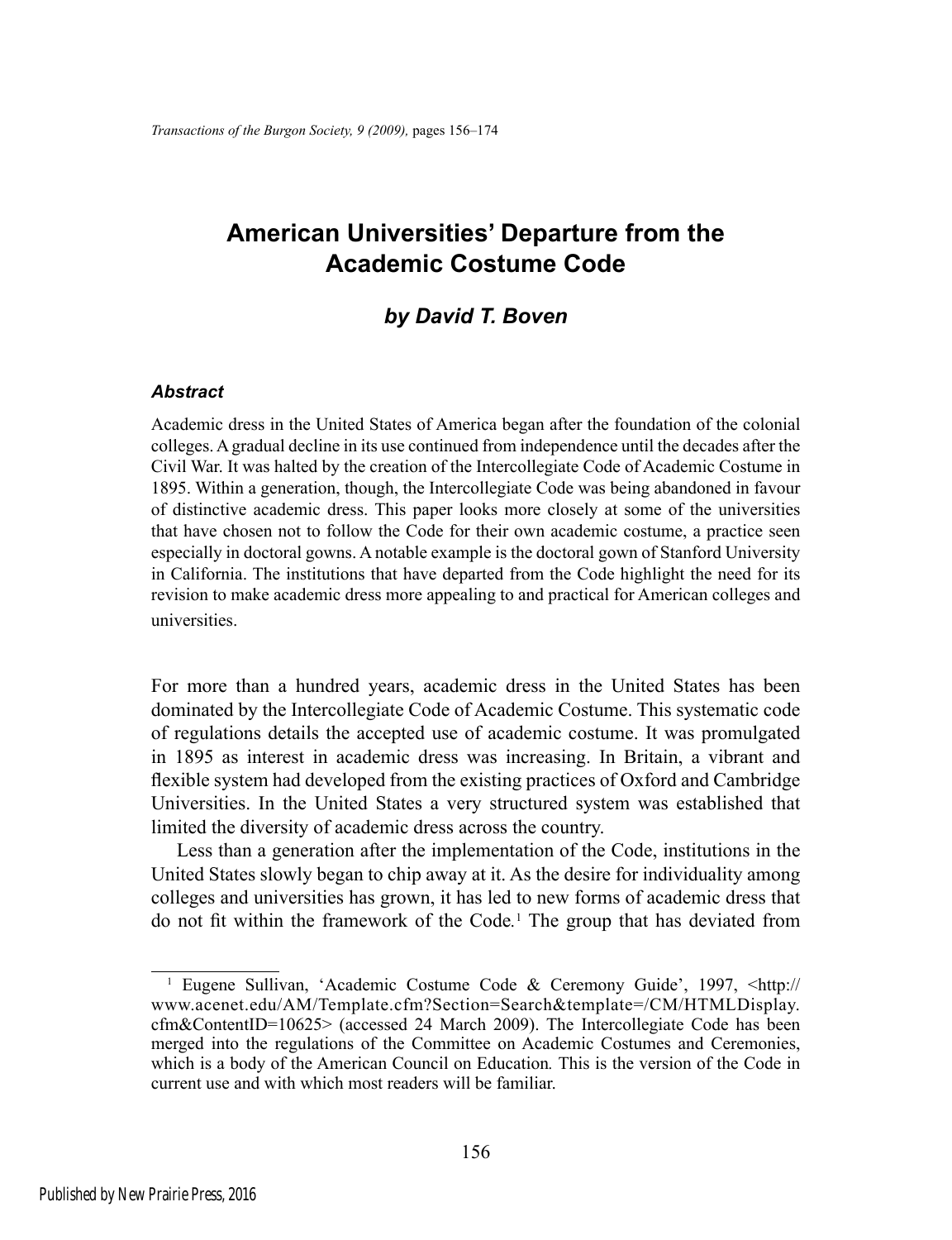it includes some of the most prestigious research universities in the country, and these deviations are the focus of this paper. Understanding the current practice of universities—especially with regard to doctoral dress—makes more apparent the shortcomings of the Intercollegiate Code and the need for change, as exhibited by the doctoral gown of Stanford University in California.

## *1. A short history of academic dress in the United States*

The use of academic dress in Europe has been well documented in several papers, and it need not be recounted here. The European or, more specifically, British usage of distinctive costume in academic institutions was carried over the Atlantic owing to the strong ties between England and its colonies. Some schools, such as Princeton University in New Jersey, Brown University in Rhode Island, and Columbia University in New York, dressed their scholars in academic gowns from the 1700s.<sup>2</sup> Princeton mandated that all students except freshmen wear academic dress in 1755.<sup>3</sup> Brown University—also founded during the American colonial period—first used an academic costume shortly after the colonies gained independence. On 13 March 1786, the Corporation of the University decreed that 'in future, the Candidates for Bachelors degrees, being Alumni of the College should be clad at Commencement in black flowing robes & caps similar to those used at other Universities. Resolved, that an exclusive right of furnishing such robes … be granted and confirmed to an Undertaker for the space of fifteen years'.<sup>4</sup>

During the period immediately after the Civil War, however, the uses of academic dress in the United States were in sharp decline. In the opinion of Gardner Cotrell Leonard, writing thirty years later, the cause was an Anglophobic distaste for all things British, which would surely have included academic dress.<sup>5</sup> Thomas Wood notes that while there were a great many degree-granting institutions in the country, relatively few of them actually made use of academic dress at all. In fact, he states that most of those that did use caps and gowns in their ceremonies were

<sup>2</sup> Helen Walters, *The Story of Caps and Gowns* (New York: E. R. Moore Company, 1939), p. 9; Stephen Wolgast, 'King's Crowns: The History of Academic Dress at King's College and Columbia University', *Transactions of the Burgon Society*, 9 (2009), p. 80.

<sup>3</sup> Margaret Smagorinsky, *The Regalia of Princeton University: Pomp, Circumstance, and Accountrements* [sic] *of Academia* (Princeton, N.J.: Trustees of Princeton University, 1994), p. 4.

<sup>4</sup> Quoted in Martha Mitchell, 'Encyclopedia Brunoniana, Academic costume', 1993, <http://www.brown.edu/Administration/News\_Bureau/Databases/Encyclopedia/search .php?serial=A0010> (accessed 24 March 2009).

<sup>5</sup> *The Cap and Gown in America* (Albany, N.Y.: Cotrell & Leonard, 1896), p. 2. Some of Leonard's writings portray him as figuring very prominently in the return of academic dress to the United States.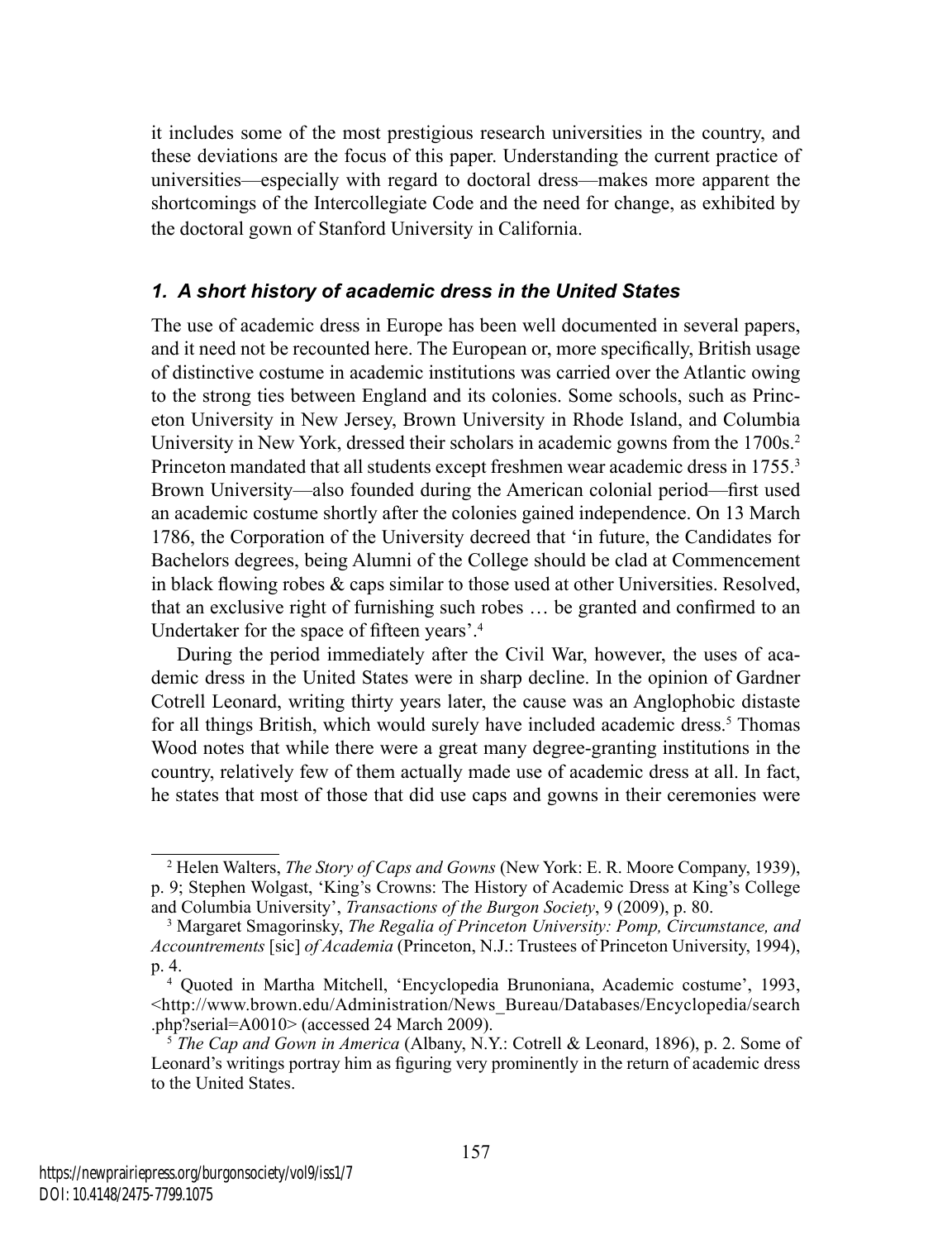affiliated to the Episcopal Church and, thus, had a tendency to follow British custom on matters such as this.<sup>6</sup> In 1883, Wood knew of only five institutions that conferred academic dress on their students along with their degrees. These were Trinity College in Hartford, Connecticut; the General Theological Seminary in New York; the University of the South in Sewanee, Tennessee; Racine College in Racine, Wisconsin; and Hobart College in Geneva, New York.7 Wood does not mention Brown University, which used academic dress at the time, and it is possible that there are other schools of which he was not aware.<sup>8</sup> It is clear that in these formative stages, some of the oldest and most prestigious universities seem to have abandoned the use of academic dress, or not made use of it at all.<sup>9</sup>

The impetus for change seems to have come from students. Even as the official use of academic attire declined in American colleges and universities, some students appropriated different aspects of it. For example, in 1881 students at Oberlin College in Ohio adopted the traditional square cap, or mortar-board, as their official headgear for commencements. Tassels of different colours were used to represent different classes.<sup>10</sup> This was not something unique to Oberlin; the student newspaper, the *Oberlin Review*, noted that 'Oberlin is the last College on the long list that has adopted the "mortar-board" and at the beginning of next term that venerable covering of scholarly youth, will be seen for the first time in our College precin[c]ts'.11

#### *2. Survey of universities deviating from the Intercollegiate Code*

Because compliance with the Code was completely voluntary in 1895, this paper will look more closely at some of the schools that have chosen not to follow it. Some institutions, such as the Claremont Colleges in California, have chosen distinctive academic dress for all levels.12 The majority of universities that have modi-

<sup>6</sup> *The Degrees, Gowns and Hoods of the British, Colonial, Indian and American Universities and Colleges* (London: Thomas Pratt & Sons, 1883; reissued with a supplement, 1889), p. 2.

<sup>7</sup> Ibid., pp. 31–37.

<sup>8</sup> Martha Mitchell, 'Encyclopedia Brunoniana, Academic costume', 1993.

<sup>9</sup> United States Library of Congress, 'Today in History: October 9', 10 October 2007 <http://memory.loc.gov/ammem/today/oct09.html> (accessed 24 March 2009). Yale had awarded the first PhD degrees earned in the United States twenty-two years before Wood wrote, but did not make use of academic dress at the time. Wood's research was based on written replies to his letters of enquiry, so it is possible that some institutions simply did not reply and were not included in his list.

<sup>&</sup>lt;sup>10</sup> Steven E. Plank, 'Academic Regalia at Oberlin: The Establishment and Dissolution of a Tradition', *Northeast Ohio Journal of History* (2003), pp. 55–74 (p. 58).

<sup>11 24</sup> December 1881. Quoted in Plank, p. 58.

<sup>&</sup>lt;sup>12</sup> Images of graduates from the various Claremont Colleges can be seen in their digital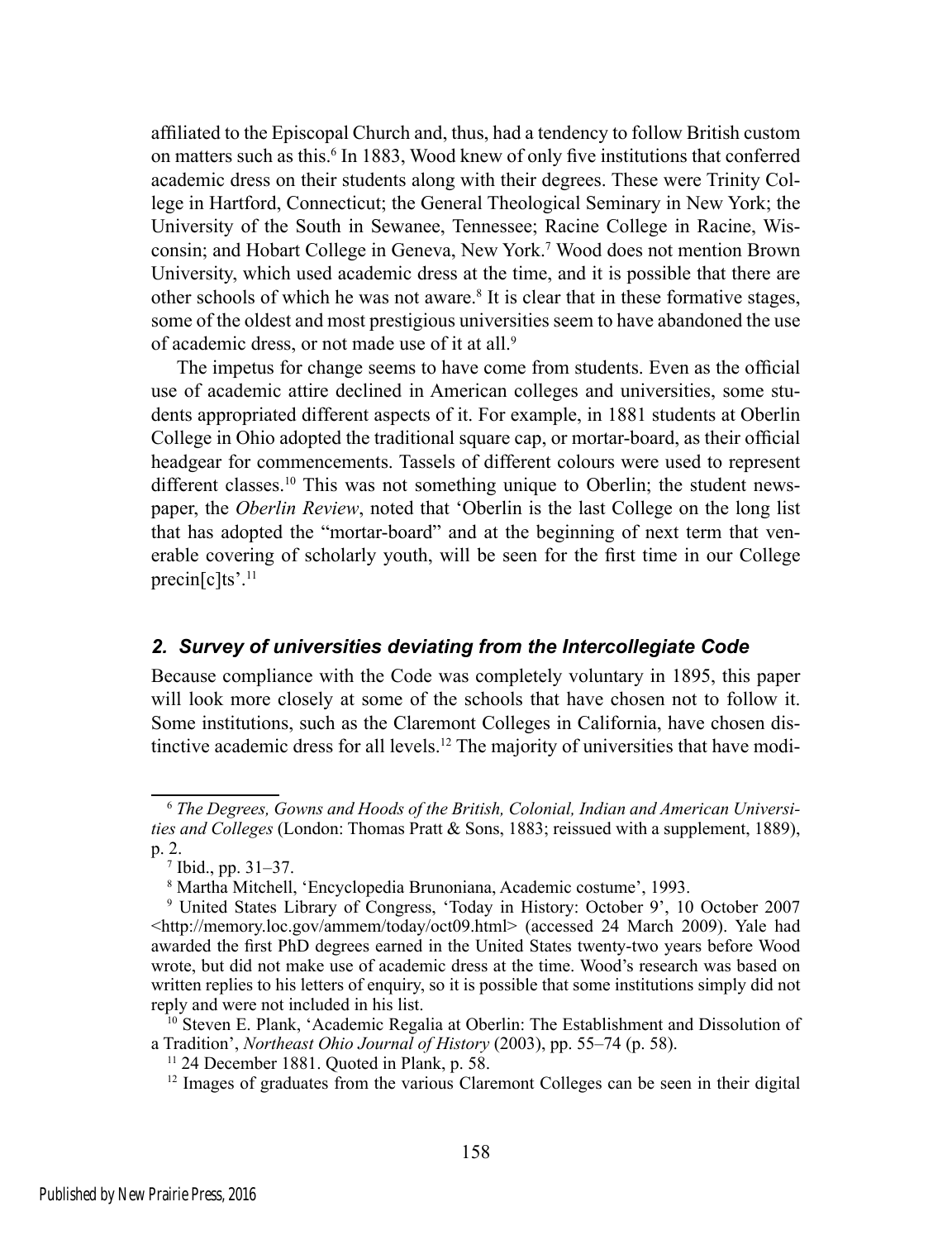fied the Code have done so at the doctoral level, and it is these deviations that will be discussed here.

According to the United States Department of Education, there are more than 400 institutions awarding doctoral degrees in the United States.13 Of these, more than 125 have chosen to alter the rules and recommendations of the Code for use in doctoral dress. Though the shape of the gown is not very clearly specified, the Code is clear in its description of the sleeves of the doctoral gown. It states that the 'gown for the doctor's degree has bell-shaped sleeves. It is so designed and supplied with fasteners that it may be worn open or closed'.<sup>14</sup> In practice, American academic gowns are only rarely worn open, though two institutions, Stanford University and the College of William and Mary, have distinctive gowns which are still worn this way. The prescribed gown has traditionally been made of silk, but now less expensive materials are used, such as rayon, Dacron, or other synthetic materials.<sup>15</sup> The most important distinguishing characteristics of the doctoral robes in the United States are the velvet bars on the sleeves and the velvet facing down the front of the gown.16

The move from the Code began within a generation of its adoption as schools sought to assert their independence. Naturally, many of the more prestigious universities in the country have adopted different academic apparel for their graduates. Brown University modified its adherence to the Code in 1912 when it prescribed seal brown velvet mortar-boards for its officers. In 1938, Yale University introduced master and doctor mortar-boards and gowns in its traditional blue. In the mid-1950s, Harvard adopted the crimson gowns that are still used today by most doctoral graduates. Outside of the Ivy League the Code was completely replaced by at least one school. This was Syracuse University, which began to use orange gowns for its officers and commencement marshals in 1950. These changes did not include the gowns of graduates, which were altered later.<sup>17</sup>

To these examples can be added more recent changes such as the University of

archives at 'CCDL Claremont Libraries Digital CollectionsCdm Collections' by searching for 'academic costume', 1999, <http://ccdl.libraries.claremont.edu/collection.php?alias  $=\frac{\text{ccop}}{\text{accessed}}$  24 March 2009).

<sup>&</sup>lt;sup>13</sup> US Department of Education. 'Institutions & Programs', 2008, <http://www.ed.gov/ about/offices/list/ous/international/usnei/us/edlite-institutions-us.html> (accessed 28 September 2009).

<sup>&</sup>lt;sup>14</sup> Eugene Sullivan, 'Academic Costume Code & Ceremony Guide', 1997.

<sup>&</sup>lt;sup>15</sup> David A. Lockmiller, *Scholars on Parade: Colleges, Universities, Costumes and Degrees* (London: Macmillan, 1969), pp. 187–88.

<sup>16</sup> Sullivan, 1997. According to the Code, for 'the doctor's degree, the gown is faced down the front with black velvet; three bars of velvet are used across the sleeves'. The Code goes on to explain that the discipline colour may be substituted for black in the facings and bars.

<sup>&</sup>lt;sup>17</sup> Strictly speaking, the Code deals only briefly with the costume worn by university officers at academic functions.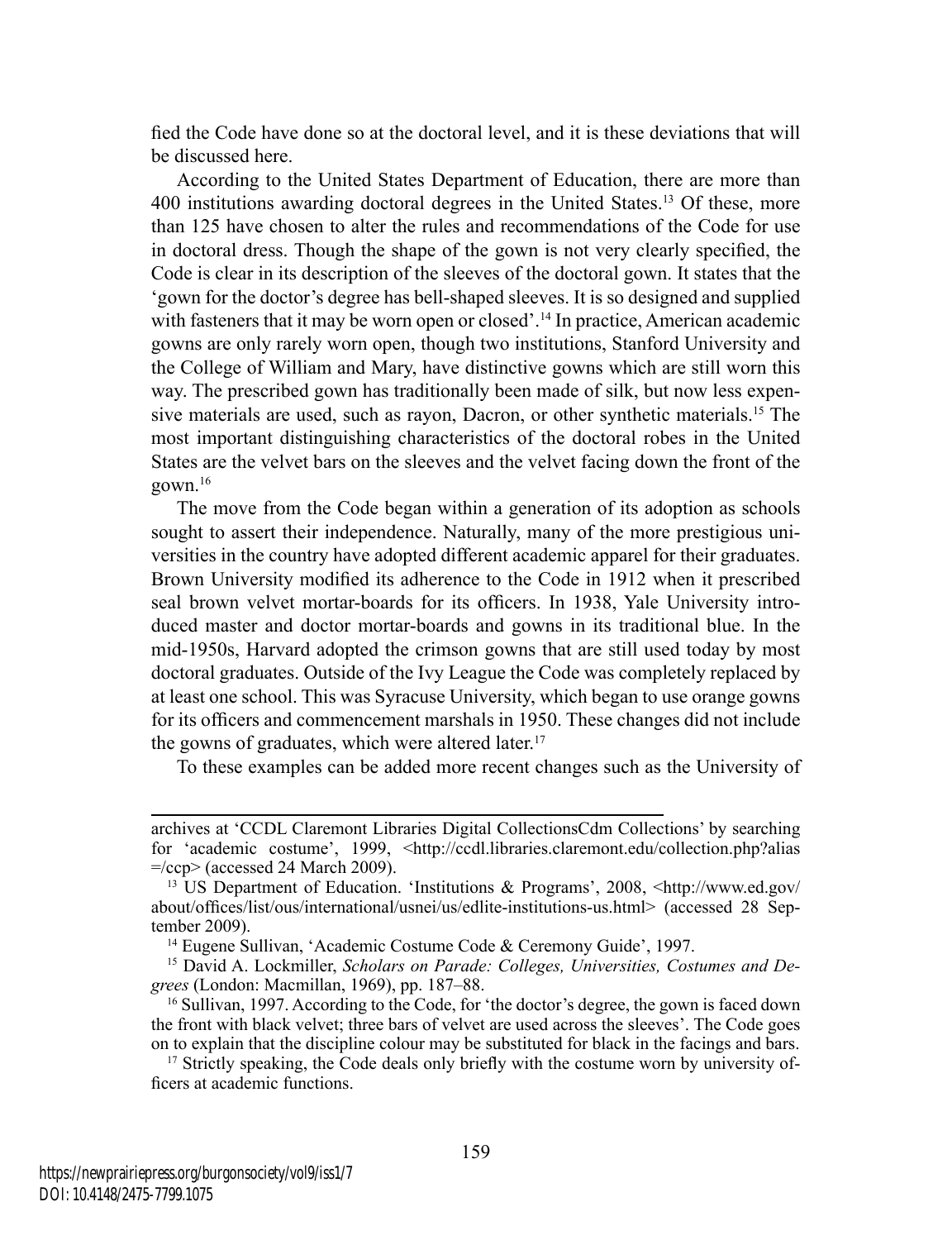Chicago and the University of Hawai'i at Mānoa. They have both chosen to design their own gowns, though still based on the codified shape.<sup>18</sup> Recent innovators in-



**Fig. 1.**

clude the University of Findlay, in Ohio, which has adopted distinctive gowns for both master's degree and bachelor's degree candidates. The bachelor's gown has one orange stripe around the cuff and the master's gown has two (Fig. 1).19 Interestingly, the doctoral gowns used by graduates of Findlay's pharmacy school follow the Code. Large state universities continue a trend of adding stoles and cords to the gowns of bachelors.20

Generally speaking, deviations from the Code fall into five categories. Some schools make use of the standard black gown adding only colourful piping around the velvet facings and bars, which is always in one of the school colours. The second method is to change the colour of the velvet facings themselves to match the school colours. The Code makes clear that the 'facings and crossbars may be of velvet of the color distinctive of the disciplines to which the degree pertains, thus agreeing in color with the binding or edging of the hood appropriate to the particular doctor's degree in every instance'.21 There is, however, no provision for changing the facing colour to represent the institution itself. A third method—and by far the most popular—has been to change the colour of the gown while keeping the facings and bars of black velvet. Fourth, some schools change both the colour of the gown and the colour of the trimmings. Finally, a very small minority of schools has taken full advantage of the non-compulsory nature of the Code by adopting unique academic dress. The entirely new gowns that come about offer much-needed variety.

The first group of different gowns—those that are black but add colourful piping around the black velvet trim—represents only a very small portion of institutions. Of the 127 that do not follow the Code whose academic dress was studied, only 6

<sup>&</sup>lt;sup>18</sup> Noel Cox, 'Academical Dress in the United States of America', a chapter in *Academical Dress in New Zealand*, <http://www.neocities.com/noelcox/Academical\_Dress in the United States of America.htm> (accessed 12 September 2011). Cox states incorrectly that American 'doctor's gowns are of the Oxford type, and have full round open bellshaped sleeves, faced with velvet'. The sleeves are not actually faced with velvet, but only with three velvet bars. The sleeves are also a different shape from the Oxford style, being bell-shaped but not open. The American sleeves turn under and are brought together in a cuff whereas the Oxford sleeve is fully open at the wrist.

<sup>&</sup>lt;sup>19</sup> University of Findlay, 'The University of Findlay—Regalia Information', March 2009, a web page that is no longer active (accessed 25 May 2009). The image shows a master's graduate on the left and a bachelor's graduate on the right. Both are wearing stoles that are variations to the Intercollegiate Code, which states that 'nothing else should be worn on the academic gown'.

<sup>20</sup> Jeremy K. Hammond, e-mail message to author, 27 May 2009.

<sup>21</sup> Sullivan, 1997.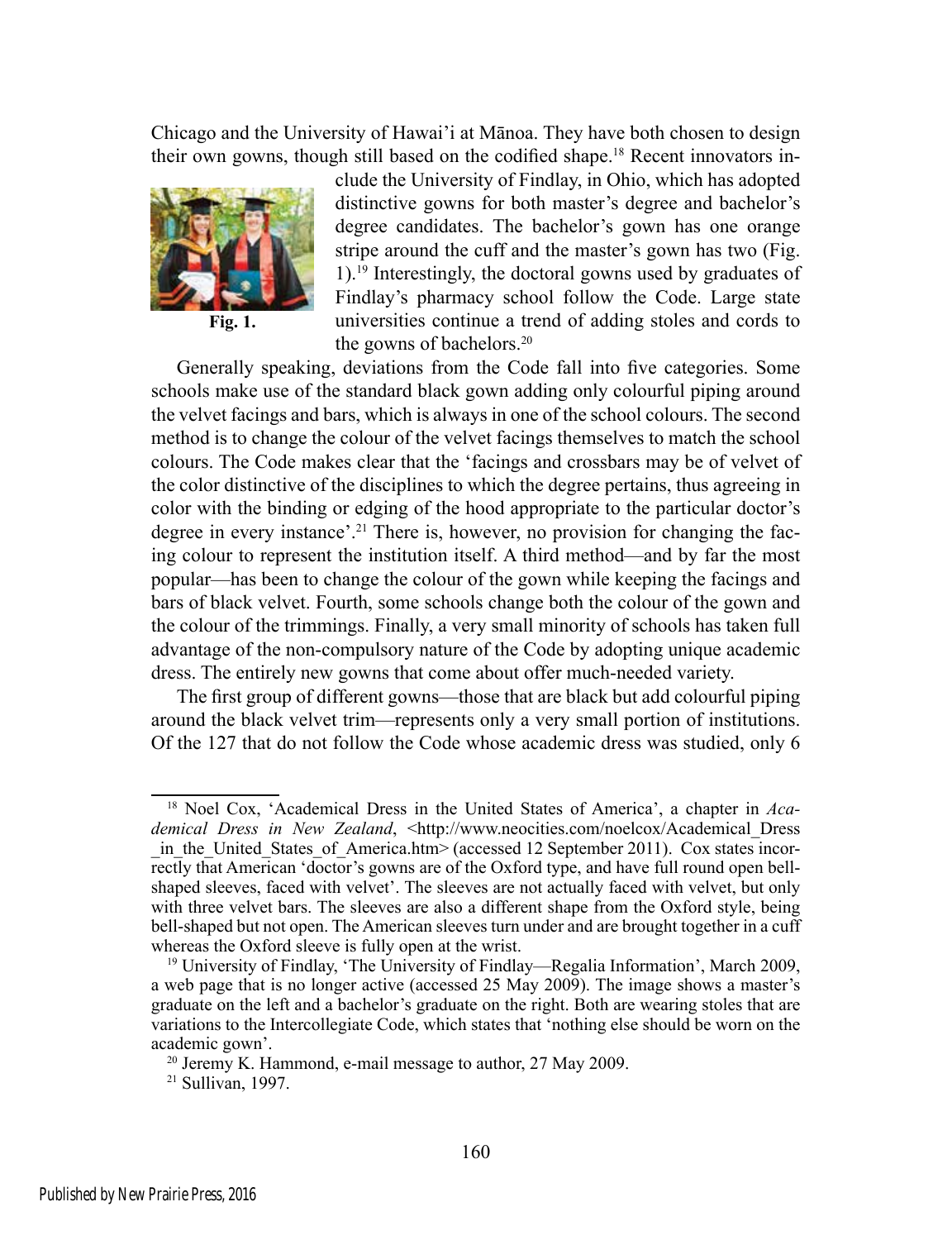percent utilized this method. For example, at the University of Alabama, in Tuscaloosa, crimson piping surrounds the velvet facings and bars. In the case of Purdue University, the piping is gold. Both of these schools also place their seals on the facings to distinguish their gowns further from those of other institutions.

The second group of gowns is as small as the first. These schools change the colour of the velvet facings and bars on the gown, usually in reference to the school's traditional colours. Only eight of the institutions surveyed follow this pattern. Grambling State University, for example, uses a black gown with gold facings and bars. This is accented by white piping around the trim. Here, again, the school seal is shown at the top of the velvet facings. One of the oldest and most prestigious schools in the country is Princeton University, whose traditional colours are orange and black. The orange was derived from King 'William III of the House of Nassau, in whose honor the first building [on campus] had been named, [who] was also Prince of Orange'.22 These traditional colours are echoed in Princeton's traditional black doctoral robes with plain orange trimming and sleeve lining. This style of robe was adopted in 1959 'in preference to the reverse version, an all-orange gown with black trim similar to Harvard's crimson and Yale's blue'.<sup>23</sup>

The third method is the most common. About 60 percent of those institutions that deviate from the Code choose a coloured gown of the correct form and retain the black facings and bars of velvet. Some also make use of the alternatively coloured trimmings to represent the academic disciplines as suggested by the Code. The oldest corporate body in the country, Harvard, opted out of the 1894 meeting to draft the Code and adopted most of it in 1902.24 Harvard chose to use a version of the Edinburgh shape [s4] for its hoods. The facings and bars on the doctoral gown are always of black velvet. The academic discipline of the graduate is denoted by a crow's-foot pattern in the faculty colour at the top of each facing.25 This style coloured fabric with traditional black velvet trim—seems to be the most popular style among the Ivy League, being used by Yale, Cornell, Brown, Dartmouth, and Columbia, in addition to Harvard. It is also favoured by many other highly ranked schools such as the University of Chicago, Case Western Reserve University, Duke University, and Northwestern University.

The fourth style is the most colourful. More than 25 percent of the schools that have chosen to modify the Code use coloured gowns and colour the facings and bars

<sup>&</sup>lt;sup>22</sup> Jan Kubik, 'Princetoniana—School Colors', 3 May 2001, a web page that is no longer active (accessed 24 March 2009).

<sup>23</sup> Smagorinsky, p. 17.

<sup>24</sup> E. B. Boatner, 'Pumps and Circumstance: A Fashion Guide to Academic Garb', *Harvard University Gazette*, 4 June 1998, pp. 1–3 (p. 2).

<sup>25</sup> The Harvard Crimson, 'The Harvard Crimson: News: Academic Costumes Defined', 9 December 1902, <http://www.theharvardcrimson.com/article.aspx?ref=366079> (accessed 12 September 2011).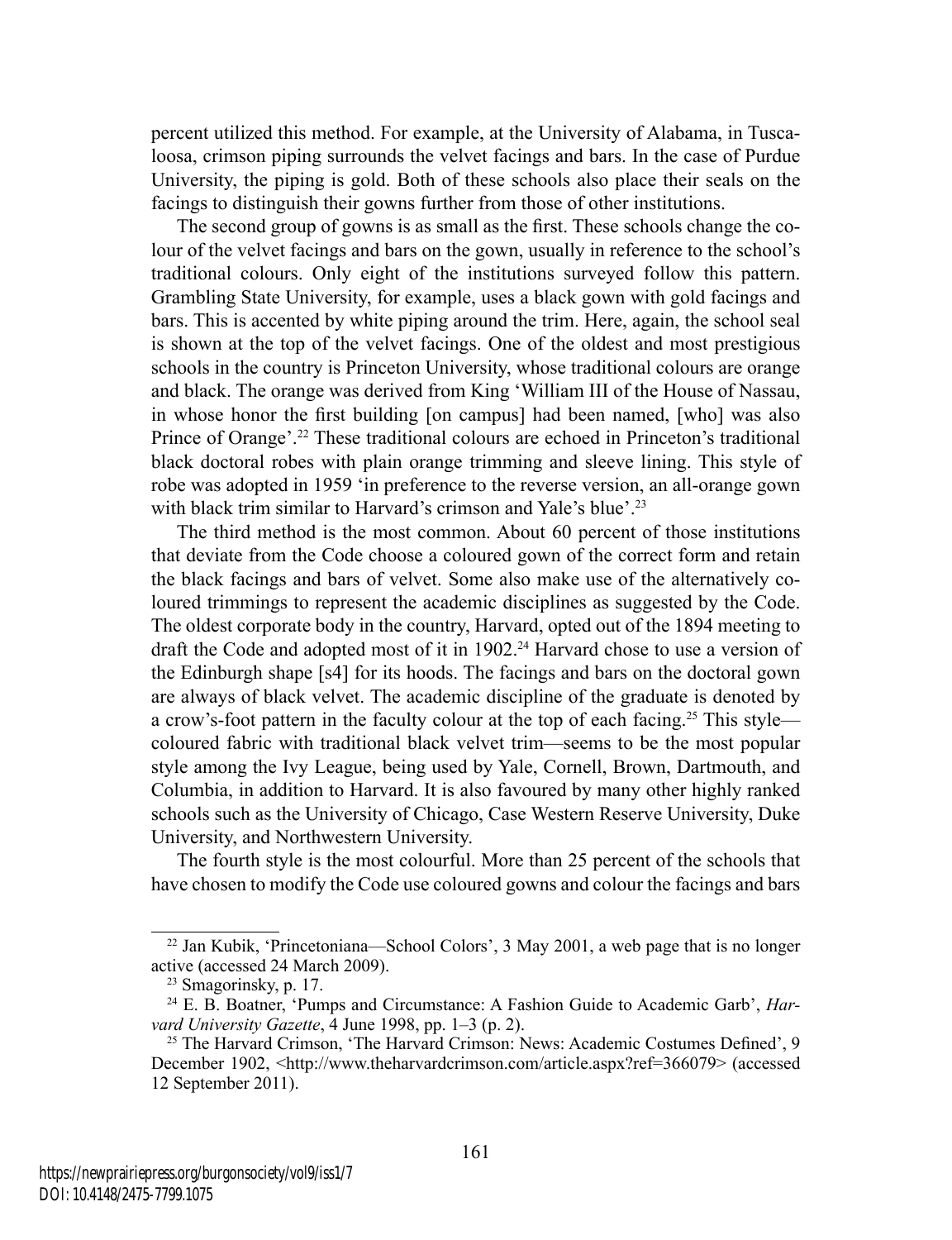that adorn the gowns. As in previous cases, the colours used are invariably the school's established colours—usually borrowed from sports team uniforms.<sup>26</sup> It is this style of dress that makes academic processions in the United States so colourful. One example is American University, in Washington, D.C. As a school in the nation's capital with the name American, the university has adopted the national colours as its own. Its academic dress for doctoral graduates, adopted in 1988, is a blue gown with red trim surrounded by white piping. The facing also has an image of the school's logo over the left breast.<sup>27</sup> The doctoral gown of the University of Hawai'i at Mānoa manages to incorporate four colours (Fig. 2).<sup>28</sup> The gown itself is green with black facings in the front. The three



**Fig. 2.**

velvet bars on the sleeves are white with gold piping. According to the University website, the gowns of all degree levels were changed in 2005 from the traditional black to the current green as seen in the doctoral gowns.29 A brochure from Cotrell & Leonard asserts that the change in doctoral academic dress was actually made in February 1967.30 Along the same lines, the Savannah College of Art and Design has adopted different colours to represent each of its academic disciplines.<sup>31</sup> This too

<sup>&</sup>lt;sup>26</sup> The schools' institutional colours are not always the same as those used to line the hood. For example, Auburn University used navy blue and orange for all athletic and branding purposes but, until 2009, used a hood lining of powder blue and salmon.

<sup>27</sup> Diana Gross, 'Graduation Plans Finalized', *The American University Eagle*, March 28, 1988, p. 9. At the same time that the current doctoral academic regalia were implemented, new blue gowns were put in place at the other degree levels, as well.

<sup>28</sup> University of Hawai'i, 'September 2005 Campus News from the University of Hawaii 10-campus System', September 2005, <http://www.hawaii.edu/malamalama/2005/09/ campusnews.html> (accessed 12 September 2011).

 $29$  Ibid.

<sup>&</sup>lt;sup>30</sup> Special Doctoral Regalia Authorized for the Holder of Doctoral Degree from the Uni*versity of Hawaii* (Albany, N.Y.: Cotrell & Leonard, 1979), p. 2.

<sup>&</sup>lt;sup>31</sup> For example, the school binds its hoods in velvet of white, gold, red, green, and lilac. The white velvet corresponds to the arts as specified in the code, but the other colours do not bear a resemblance to their ICC counterparts of science, theology, medicine, and dentistry degrees which are not awarded by Savannah.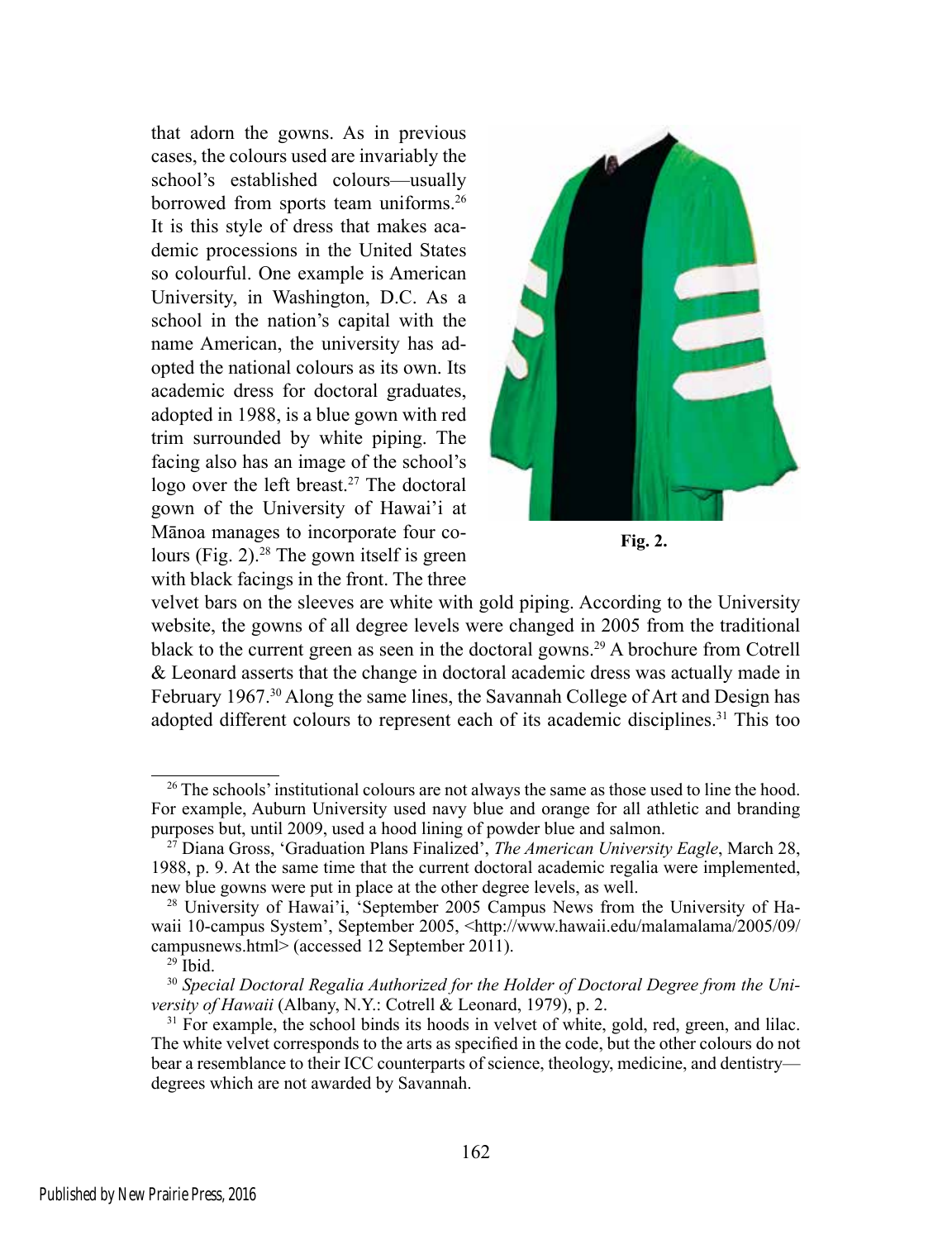adds colour and confusion to academic processions while still retaining the form of the Code.

Two interesting additions to this category are the University of Pennsylvania and the University of Texas at Dallas. Both have gowns that incorporate two colours. At the University of Texas the gown is black with green cuffs, reminiscent of the sleeves on the Oxford doctor's full-dress robe. The shape is still consistent with the Code, but the green cuffs provide contrast to the orange velvet on the gown. Pennsylvania makes use of a similar gown. Again, the shape conforms to the Code, but the gowns are 'cardinal red taffeta with ... blue embellishments [on the cuffs]'.<sup>32</sup> The Board of Trustees requested a new gown in 1963 and made the following statement later that year:

It has long been an academic custom to prescribe a distinctive costume to be worn not necessarily while teaching as in Europe but on high days and holiday ceremonials. By and large these costumes have been uniform among United States universities, but among several of the older institutions particularly in the Ivy League, there has been an inventive tendency to produce something sartorially distinctive. It is particularly appropriate for the University of Pennsylvania to prescribe a gown for its Ph.D.s combining the University colours red and blue and marked with the blue Ph.D. bars on each of the sleeves. This gown, representing the highest academic achievement, will also serve most appropriately as the one to be worn by the President of the University and his administrative associates at Convocations here and elsewhere.33

In all the previous examples, the Code was followed in the form and shape. The final category contains designs that stray from the Code. These examples change either the shape of the gown or the way in which it is worn to achieve a different look. The first is the College of William and Mary, in Virginia. This, the secondoldest university in the country, deviates from standard practice in a small way: all of its doctoral gowns are designed to be worn open. The Code allows for gowns of masters and doctors to be worn open, so this example could be included in the previous category. Since open gowns are seen so rarely in the American context, it is being placed in this final category. William and Mary uses a green gown with black trim and blue piping. On the facings is the royal cipher of William and Mary that has come to be used as the logo of the institution. William and Mary is one of only two in America known to the author at which doctoral graduates wear their gowns open.

The other remarkable example of an open gown is Stanford University's. This was the first case in American academic regalia of a doctoral gown based on the

<sup>&</sup>lt;sup>32</sup> University of Pennsylvania, 'Trustees' Resolutions on Red and Blue PhD Gown, University of Pennsylvania Archives', 10 May 1963, <http://www.archives.upenn.edu/ primdocs/upg/upg7/phdgown.html> (accessed 12 September 2011).

<sup>33</sup> Ibid.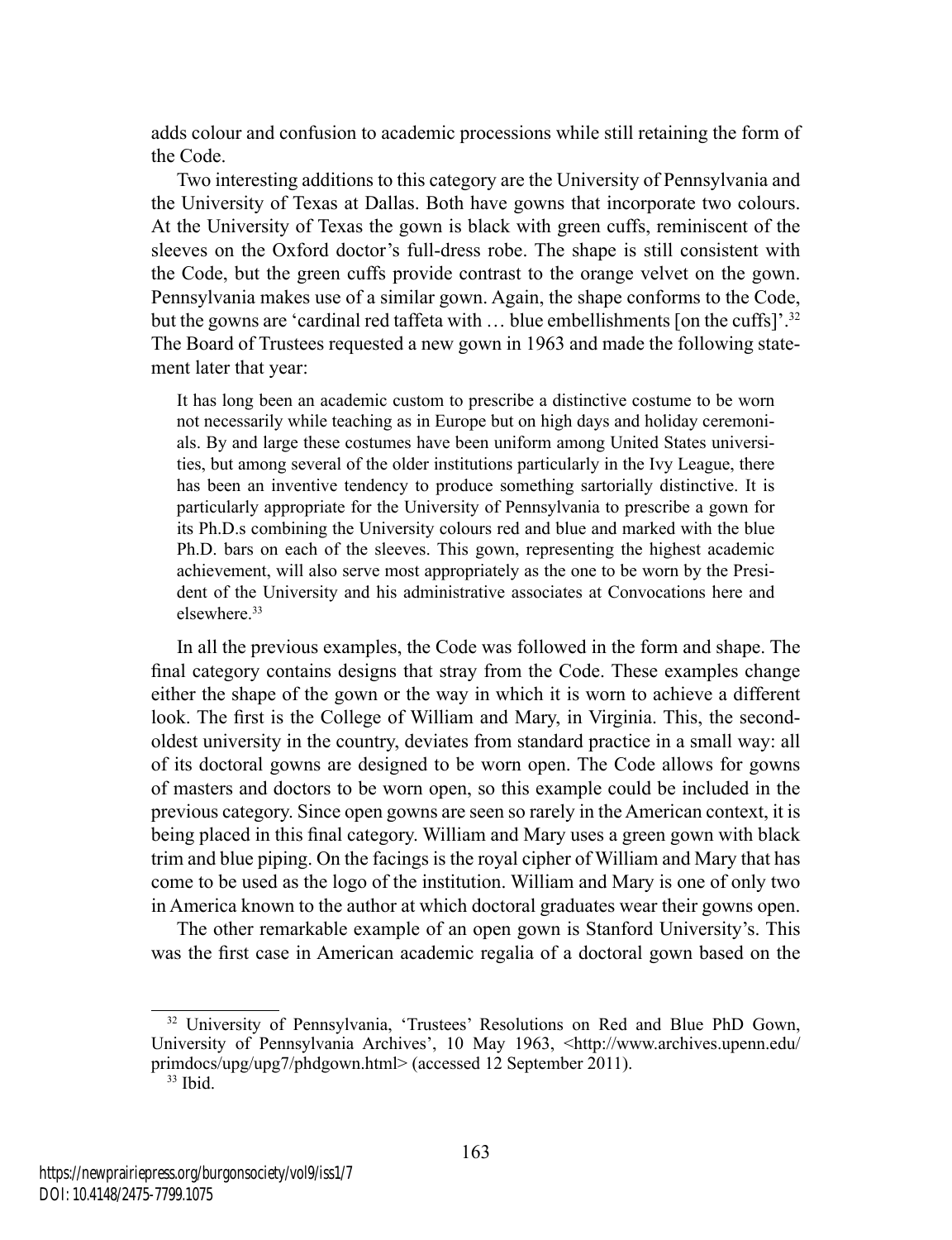Cambridge doctor's gown [d1] instead of the Oxford-shape gown of the Code.34 Its origin and evolution bear further examination.

Leland Stanford Junior University was a relative latecomer to the use of academic dress in its ceremonies and processions. The school's first commencement took place in 1892 and was a low-key affair.35 The founders of the school, Leland Stanford, Sr., and his wife, Jane, did not attend the ceremony and students did not adopt any academic dress for the occasion. In fact, in 1897 there is mention of a graduate who accepted 'her diploma attired in her street clothes and thought nothing odd in that'.36 The lack of academic dress at Stanford seems to have been a conscious decision of its first president, David Starr Jordan. Though Jordan had used academic dress at other institutions,  $37$  a future president of the university, Ray Lyman Wilbur, credited Jordan with forgoing academic costume for students and faculty at Stanford.38 Wilbur had earned a bachelor's degree in 1896 and a master's degree in 1897 without any use of academic regalia. The belief that Stanford should avoid academic dress was expressed in an editorial printed in the *Daily Palo Alto* in 1896:

More and more we have gravitated towards freedom and simplicity and away from customs and observances that clustered about the training of a century ago. The mortar board is one of those pagan institutions; a relic of the cloisters when education meant a life of penance, privation and prayer. We of the West need no such follies to mark us in our University career.<sup>39</sup>

It is interesting that the author of this editorial describes remnants of the religious origins of education as pagan institutions. It would seem that the lack of academic costume at early Stanford ceremonies was the result of a community-wide effort to allow Stanford to stand apart from schools further east that it felt were based on models of conformity and exclusivity.

This informal attitude toward commencement and academic dress continued until a student from the class of 1899 convinced her female classmates to wear caps and gowns at the graduation ceremony that year. Faculty still did not wear robes at that time. In 1901, university president David Jordan noted that 'gowns have never been worn by any members of our faculty in connection with any ceremonial affairs'. He went on to say that 'while the use of gowns … adds impressiveness to

<sup>34</sup> Vanderbilt introduced a Cambridge-pattern doctoral gown as an alternative in 2005.

<sup>35</sup> Orrin L. Elliot, *Stanford University: The First Twenty-Five Years, 1891–1925* (Palo Alto, Calif.: Stanford University Press, 1937), p. 206.

<sup>&</sup>lt;sup>36</sup> Patricia White, 'Commencement at Stanford: A Century of Non-Traditional Tradition', *Sandstone & Tile*, 15.3 (1991), pp. 7–14 (p. 7).

<sup>37</sup> Elliot, p. 207.

<sup>38</sup> *Memoirs of Ray Lyman Wilbur, 1875–1949*, edited by Edgar E. Robinson and Paul C. Edwards (Palo Alto, Calif.: Stanford University Press, 1960), p. 201.

<sup>39</sup> Quoted in White, p. 9.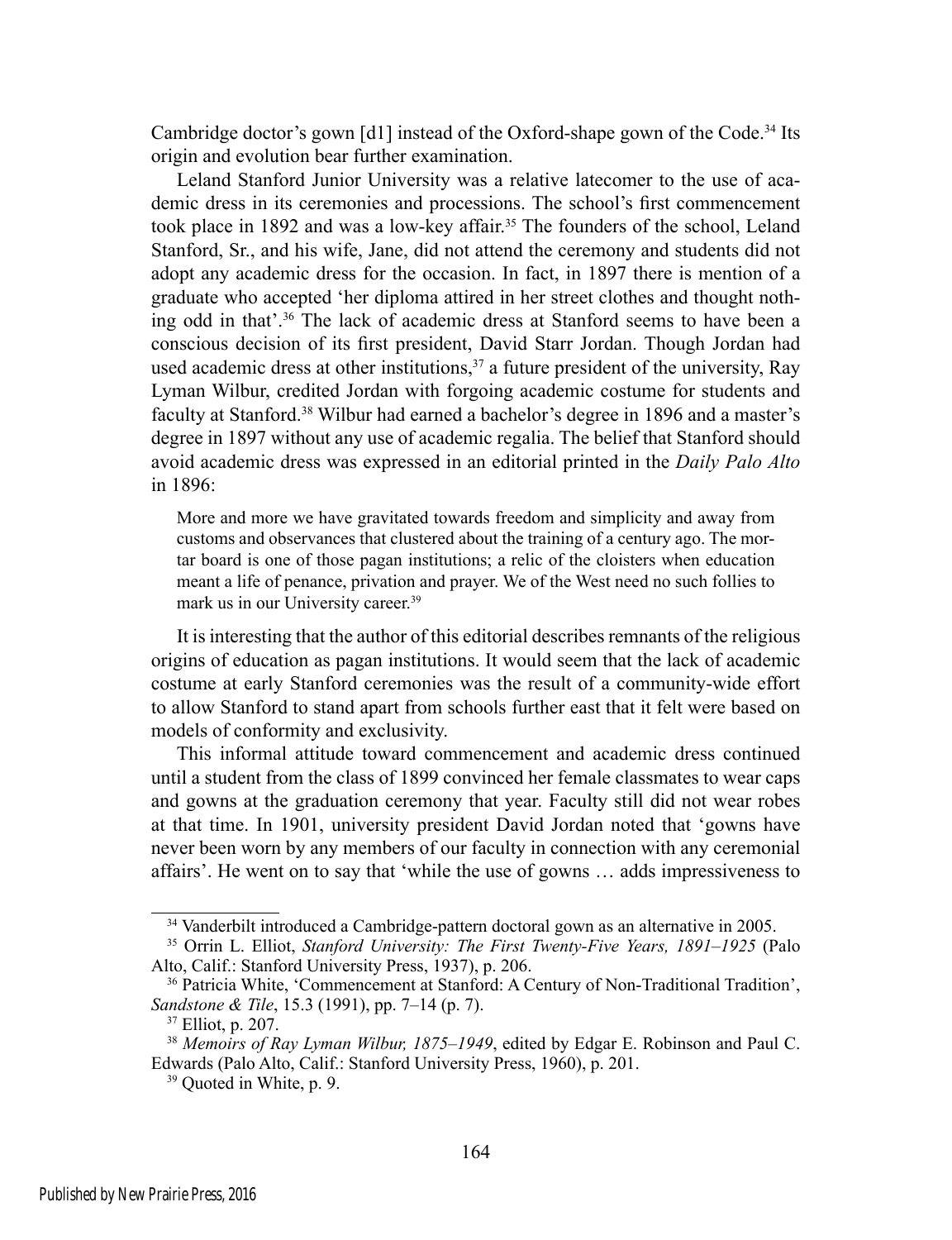academic functions, it often opens the door to ridicule'.40 In spite of Jordan's efforts to avoid ridicule, the *San Francisco Chronicle* called Stanford's commencement 'the most unimpressive event of any kind in the world'.41 Female students remained the only people who donned academic dress until 1903, when the eight law graduates adopted it.42 Not until commencement in 1907 did the entire student body wear academic dress.<sup>43</sup> By 1909 most of the faculty also wore it.<sup>44</sup>

Academic dress was not favoured by the majority of the faculty at Stanford, however. In 1915, Ray Lyman Wilbur was appointed the third president of the University. In his memoirs, published after his death, he explained that he flatly refused to wear academic dress at his inauguration.<sup>45</sup> Wilbur wrote:

In a University that grants no honorary degrees, that has many connected with it who cannot wear gowns, the new President feels that he cannot as a courteous gentlemen wear anything that will make a guest of the University or a friend feel out of place. I told the Committee so and asked them to make it easy for my old alumni friends and everyone else who wanted to do so to come to the exercises… . I am going dressed as a man, not as a priest, scholar or doorkeeper.46

It is interesting to note that when academic dress was formalized by the major universities in the eastern United States, one of the stated reasons for the standardization was to create an equal fraternity of scholars.<sup>47</sup> A generation later, the chief executive officer of the premier university in the western United States refused to make use of academic dress because it created inequality.

The conflicts over academic dress at Stanford did not end with the inauguration of Wilbur in January of 1916. In 1918, the school surveyed the faculty and found that they were split nearly in half regarding their approval of academic dress. One member 'thought the custom a relic of by-gone ages' that did not belong in such a progressive institution. Another expressed his disapproval of the custom, but 'would not forbid any colleague this innocent vanity'. By the mid-1930s the faculty was being instructed to wear full academic dress at baccalaureate ceremonies and commencements<sup>48</sup>

48 White, p. 10.

<sup>40</sup> Quoted in Elliot, p. 207.

<sup>41</sup> Ibid.

<sup>42</sup> Catherine C. Peck, '1899–1999', *Sandstone & Tile*, 23.2/3 (1999), pp. 8–9 (p. 8).

<sup>43</sup> White, p. 10.

<sup>44</sup> Elliot, p. 209.

<sup>45</sup> Wilbur, p. 201. In a photograph in the book, Stanford president Wilbur forgoes academic dress at his installation while Chancellor David Jordan dons a doctor's gown according to the Intercollegiate Code of Academic Dress.

<sup>46</sup> Wilbur, p. 202.

<sup>47</sup> Gardner C, Leonard, 'Academic Costume', in *A Cyclopedia of Education*, edited by Paul Monroe (New York: Macmillan, 1911), pp. 14–18 (p. 17).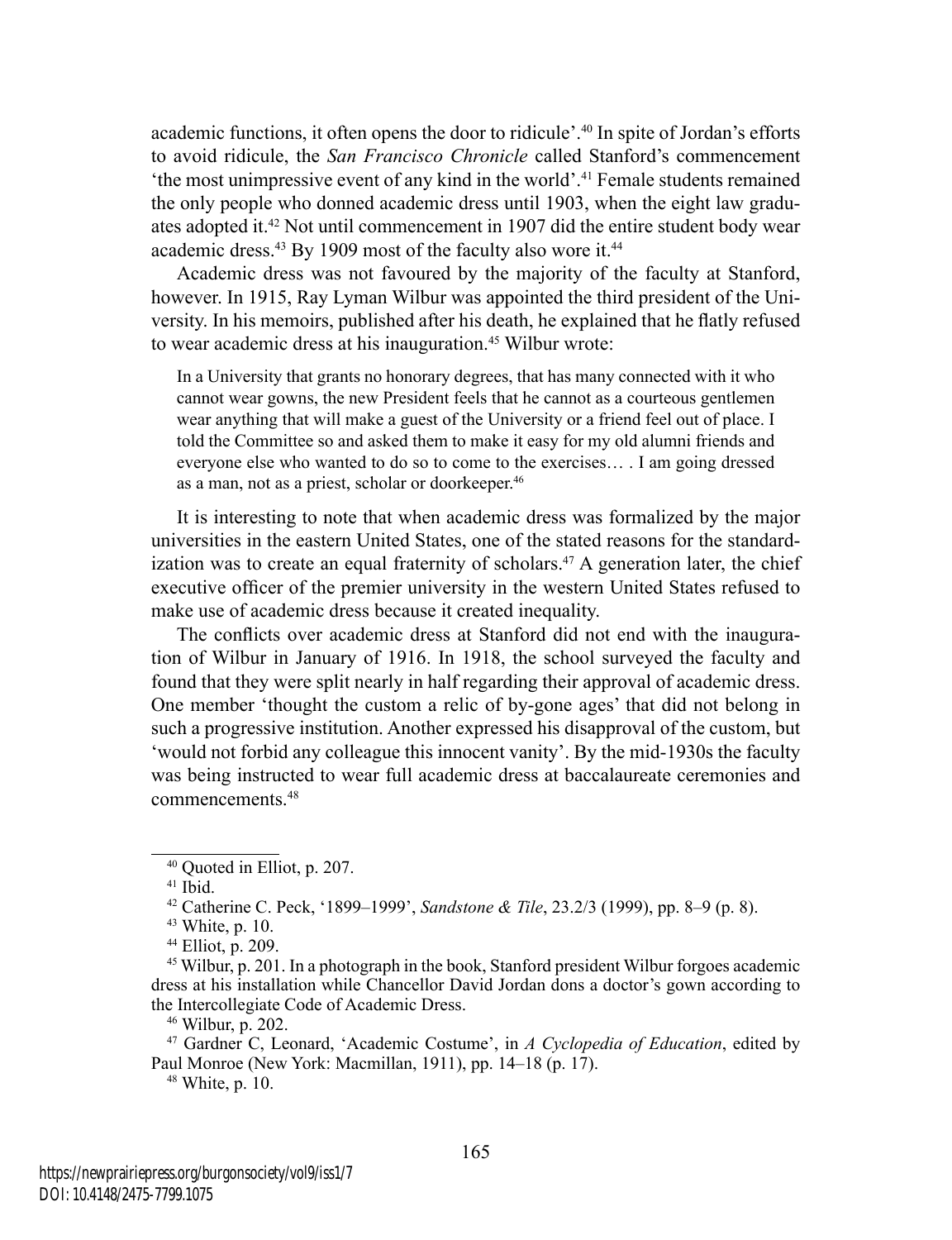Having been founded as the Intercollegiate Code was developing, Stanford did not have its own system of academic dress in place when caps and gowns were first worn by all students in 1907. This being the case, the students used academic costume that followed the system laid out in the Code in 1895. The linings of the University's hoods were cardinal red.49 Beginning in the 1950s, Stanford placed a section in its commencement programmes that described the academic dress of the graduates. In 1951, the programme notes that 'approximately fifty years ago colleges and universities in the United States adopted a uniform code for academic dress, and this code is followed today'.50

The description of academic dress at Stanford continued almost unchanged from year to year in commencement programmes with only slight additions and expansions. By 1976, the programmes had been changed to reflect the growing trend of altering doctoral gowns. This programme stated that 'several American universities [used] the university color for the Doctoral gown, e.g., Harvard, crimson; Yale, blue'.51 This was the final year that Stanford followed the Intercollegiate Code in its doctoral gowns. The university took advantage of the services of Eric Hutchinson to design its distinctive academic costume. Hutchinson was a professor of chemistry who had earned a doctorate from Cambridge and had taught in England before coming to Stanford. In 1967, he was involved in an effort to brighten up the commencement ceremonies with the addition of heraldic banners representing each of the University's constituent schools.<sup>52</sup> With his experience in academic ceremony, Hutchinson was the perfect choice to design the new academic robes for Stanford.53

Stanford officially introduced its new academic dress in 1977. Ninety years after Leonard designed his graduating class's academic dress, Stanford began its unique deviation from the Intercollegiate Code. According to the commencement programme that year, 'a number of American universities now have doctoral robes, which are invariably of some color other than black'.<sup>54</sup> This new gown was a modified version of the Cambridge doctor's gown  $\left[ d \right]$  (Fig. 3).<sup>55</sup> The side panels of the

<sup>49</sup> Hugh Smith and Kevin Sheard, *Academic Dress and Insignia of the World: Gowns, Hats, Chains of Office, Hoods, Rings, Medals and Other Degree Insignia of Universities and Other Institutions of Learning* (Cape Town : A. A. Balkema, 1970), Vol. II, p. 1584.

<sup>50</sup> Stanford University, *Sixtieth Annual Commencement* (Palo Alto, Calif.: Stanford University, 1951), p. 5.

<sup>51</sup> Stanford University, *Eighty-fifth Annual Commencement at Stanford University* (Palo Alto, Calif.: Stanford University, 1976), p. 4.

<sup>52</sup> Andy Doty, 'Hutchinson's Heraldry: Bringing Color to Commencement', *Sandstone & Tile*, 20.2/3 (1996), pp. 3–9 (p. 4).

 $53$  Doty, p. 8.

<sup>&</sup>lt;sup>54</sup> Stanford University, *Eighty-sixth Annual Commencement at Stanford University* (Palo Alto, Calif.: Stanford University, 1977), p. 4.

<sup>55</sup> Barbara Palmer, 'Cardinal Chronicle/weekly campus column', 11 June 2003, a web page that no longer exists (accessed 24 March 2009). This image has been cropped to show only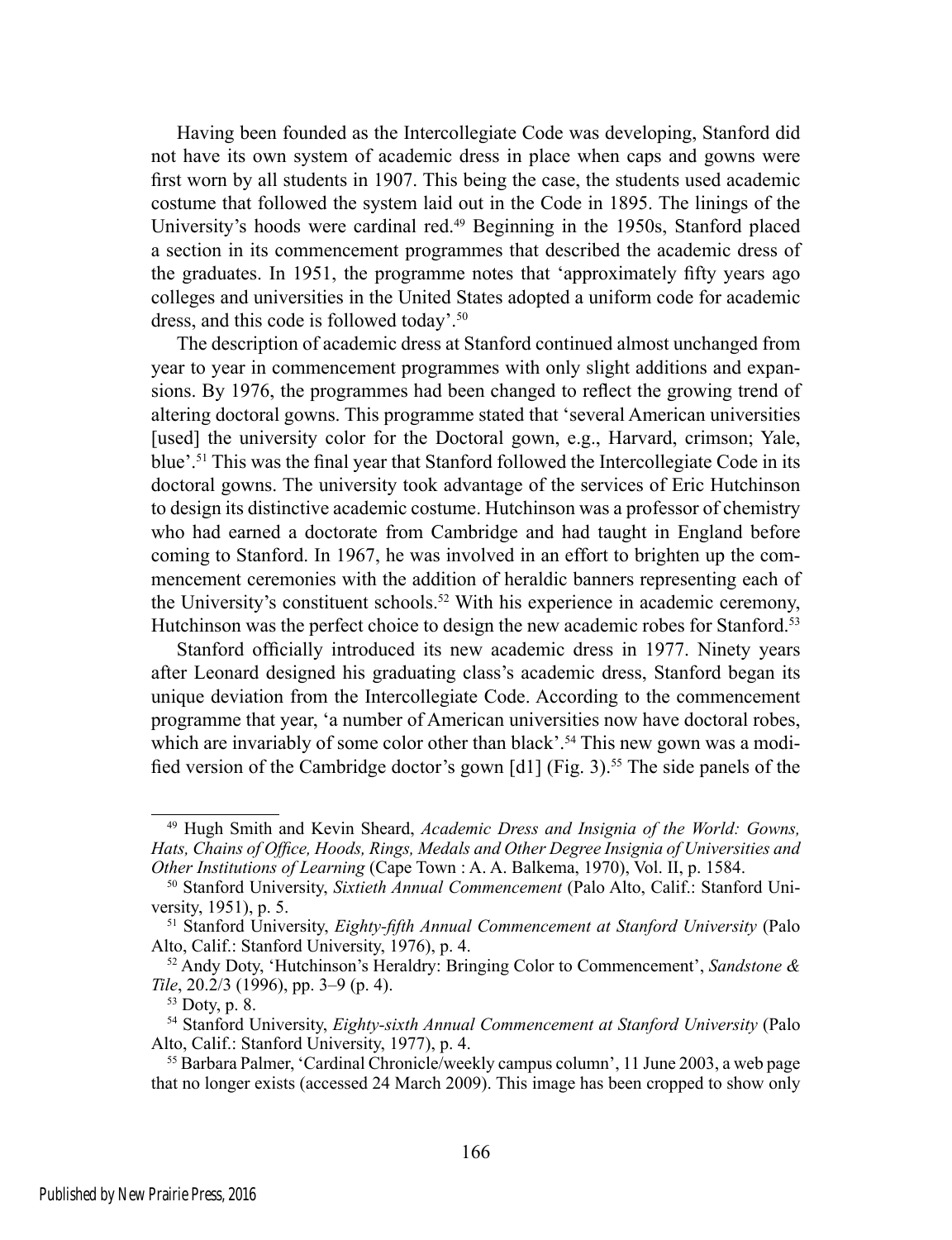gown are cardinal red with black facings and a black yoke. The sleeves are black, with the cuffs covered in red and lined with satin of a colour indicating the scholarly discipline of the wearer—following the standard colourings of the Code. The web site of the E. R. Moore Company stated: 'This is a uniquely styled open front gown and does not have any velvet front panels nor velvet sleeve chevrons [*sic*].'56 At the top of the facings is a coat of arms that can be blazoned *Or a Saltire Gules a Chief Argent*. 57

Hutchinson also created a specially designed hood and velvet academic bonnet with



**Fig. 3. Fig. 4.**

which the gown was worn (Fig. 4).<sup>58</sup> Much like the gown, the hood was similar to those used at the University of Cambridge, not surprising for someone who earned a doctorate at that university. The hood that he created was very similar to the Cambridge full shape [f1] in black, lined with cardinal red. The cape is bound two inches with dark blue velvet, while the cowl is bordered inside with two inches of satin in the degree colour.<sup>59</sup>

The principal difference between the shape of the Stanford gown and the shape of a true Cambridge doctor's gown is that the sleeves are narrower and they reach

the Stanford University doctoral gown. The gown is lined dark blue to represent philosophy.

<sup>56</sup> E. R. Moore Company, 'E. R. Moore Company : Stanford University', 13 June 2004, a web page that is no longer active (accessed May 24, 2009; E. R. Moore's website no longer exists; the company was bought by Oak Hall in 2005). Whether the website was referring to the fact that the gown is worn open as being unique is difficult to say. This is, of course, unique only in the American context.

<sup>57</sup> These are not the arms of the University, which are blazoned *Argent a triple redwood Frond slipped Gules*. No known sources at Stanford or elsewhere can give information about these arms, but they are very close to the arms of many individuals of Scottish descent with the surname of Bruce.<br><sup>58</sup> Albert Maghboueh, e-mail message to the author, 1 June 2009. This photograph from

Ceremonial Attire shows a hood and gown lined yellow-gold for science.

<sup>59</sup> E. R. Moore Company, 'E. R. Moore Company : Stanford University', 13 June 2004.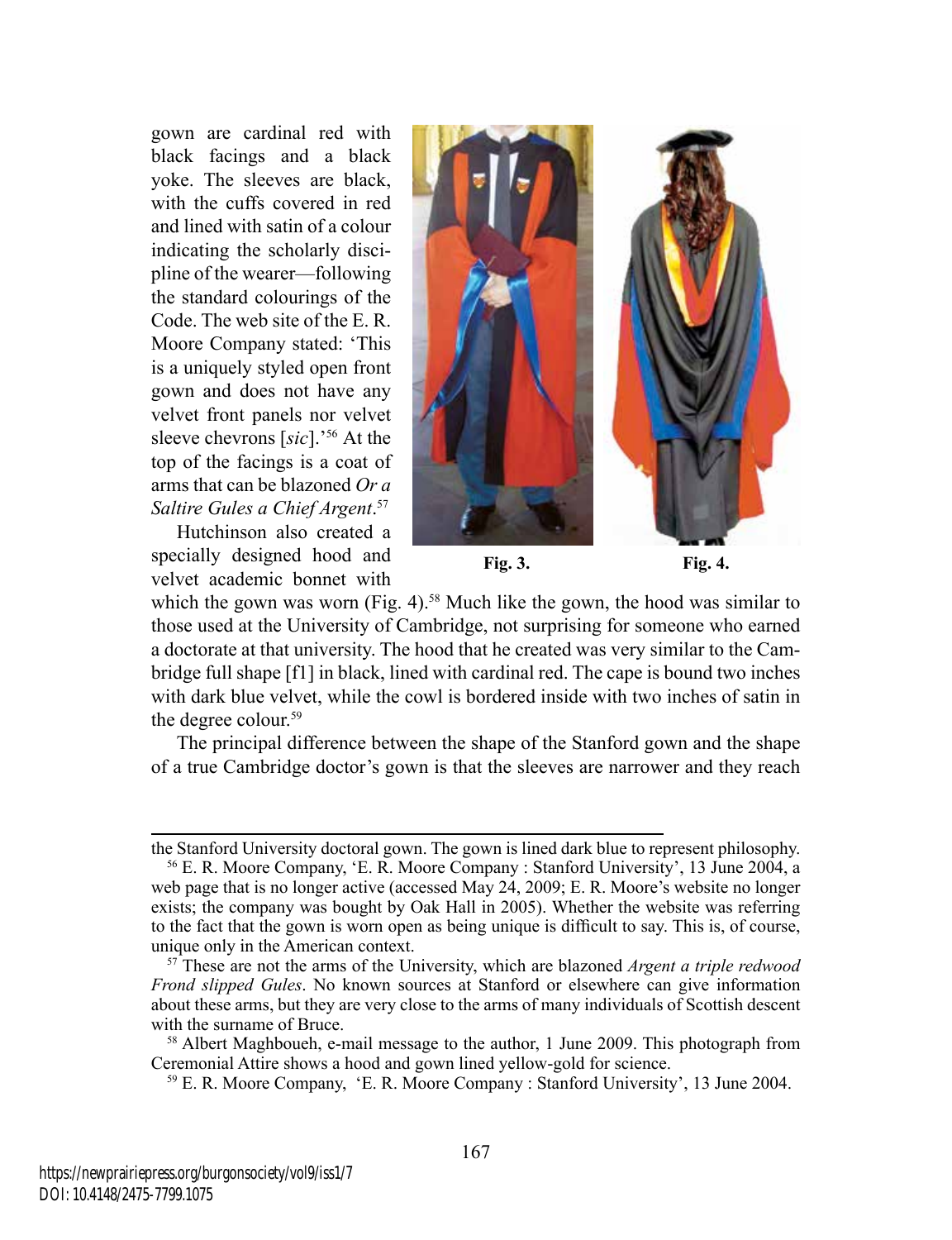to the wrist in front; the front of the Cambridge sleeves reaches only to the elbow.<sup>60</sup> The use of this academic costume continues more than thirty years after it was introduced.

#### *3. Evaluation of the Intercollegiate Code and its use today*

Before any evaluation can be made of the Intercollegiate Code of Academic Costume, one must first consider the arguments for and against the use of academic dress in the United States.

The two reasons in favour given most often are the seemingly opposite democratic ideals preached by Gardner Leonard and the ability to identify the achievements of others on sight, as Columbia president Seth Low stated in 1895.61 On the other side of the debate are those who contend that academic dress is an anachronism, and some who see hoods and gowns as tools of elitism that needlessly divide people along lines of academic achievement. In addition, there is an argument specifically for the Code as used today. This holds that having a structured and codified system allows for mass production and lower prices, a model that may harm the fortunes of academic dress rather than help them.

As mentioned, one of the reasons used to support the adoption of a standard system of academic dress was to provide an outward equality among scholars.<sup>62</sup> The wealthy trust-fund students graduating from an American university would dress the same as a scholarship student with only one suit. Because they were equals in academic terms, they would also be equal in their vesture. The opposing view was that held by Stanford University president David Jordan in 1901 that medieval ceremonies should not be artificially revived.63 These opponents would hold that in a democratic society there is no need for such an anachronism. There is a long history of the use of academic dress in the United States. In its codified form, academic dress has been used here for more than a hundred years. As a continually evolving practice that has been adapted readily since the Code was written, wearing academic dress hardly seems as anachronistic as Jordan contended. If it were a static system that never changed, the argument might have some validity, but this is not the case.

Based on the general acceptance of the Code and the almost universal use of academic dress in secondary and tertiary institutions in the United States, it would

<sup>60</sup> Special thanks are due to Nicholas Groves for assistance in the analysis of the academic dress used at Stanford University.

<sup>61</sup> Seth Low, 'President's Annual Report', p. 21. Minutes of the Trustees of Columbia College, Vol. XVI, 7 October 1895, appended after p. 3.

 $62$  Leonard, 'Academic Costume', p. 17. In his writings, Leonard made it seem as though this was the primary reason that the Intercollegiate Code was adopted, but this is disputed by other contemporary writers.

<sup>63</sup> Elliot, p. 209.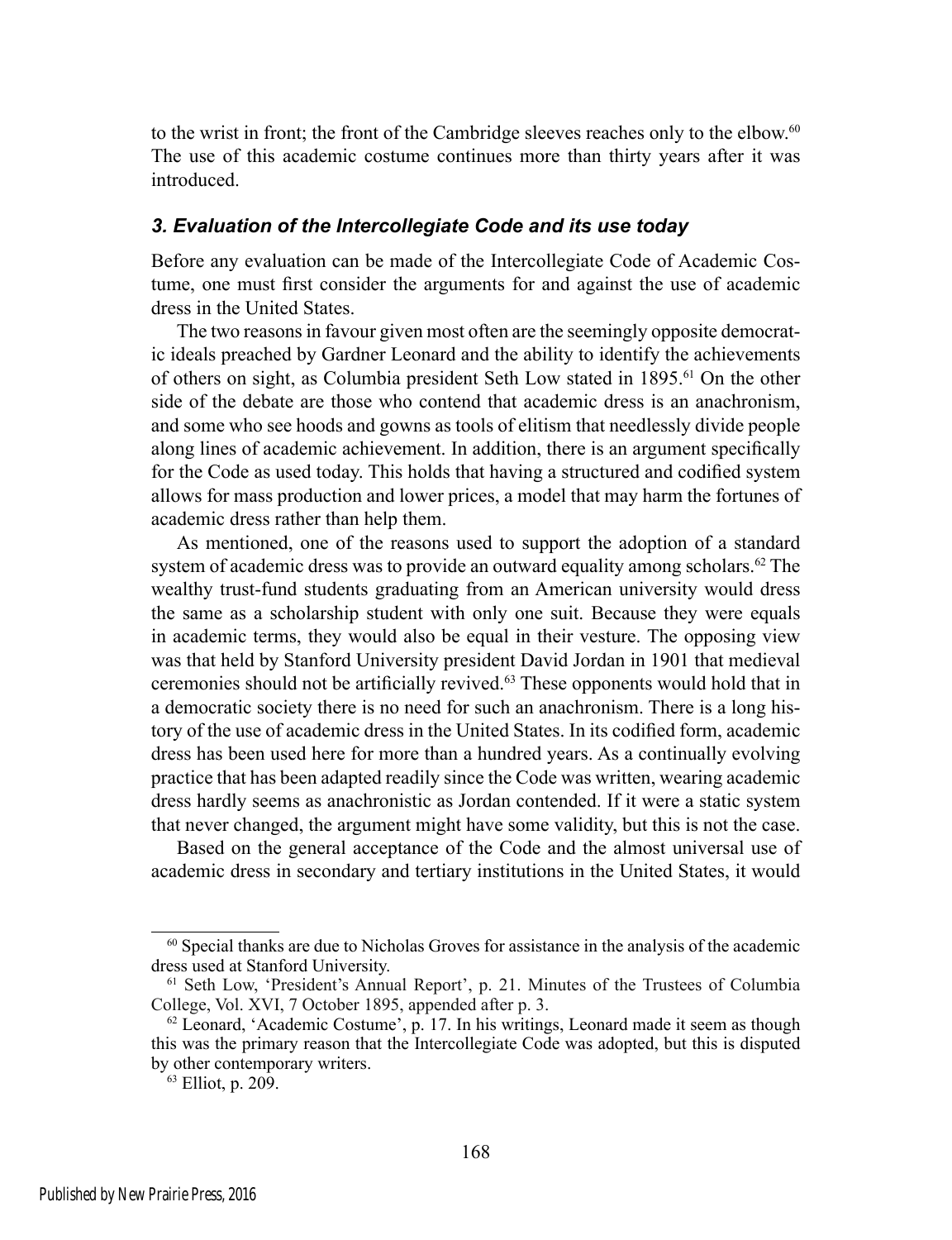seem that arguments in its favour have been validated. It is clear that there must be a desire among American academics to retain academic dress, perhaps for the reasons espoused by Leonard or because of an American ethos that desires everyone to be equal. Individuals with any degree are immediately recognizable if they are dressed in the standard gowns. Thanks to the Code, those who wish can easily ascertain the discipline in which a degree was awarded. 64

This ability to recognize achievements then leads to another potential problem with academic dress. The accusation of elitism, however, is not very strong. According to a 2009 estimate from the United States Census Bureau, 31 percent of all Americans over the age of eighteen have graduated from high school and 26 percent have at least earned an associate's degree.<sup>65</sup> These percentages have been increasing over the last ten years and with these people likely to have worn academic dress at some point, the standard case for elitism is tenuous at best.<sup>66</sup> In any case, if there were broad public aversion to academic dress in the United States, colleges and universities would cease requiring its use at convocations, commencements, and other events.

Perhaps the uniformity that allows mass production is the most important benefit of the American system, in which many students complete their studies heavily in debt. Hundreds of gowns can be made cheaply using inexpensive materials.

Mass production, of course, can be detrimental: the quality of the garments suffers. There is often little economic sense in graduates purchasing their academic dress because it is worn so seldom after commencement, particularly if it is made poorly as a 'souvenir' by one of the major American robe makers. If graduates see that their choices in academic dress are of poor quality, they will be very unlikely to purchase it and use it in the future.

There is definitely room for improvement in the state of academic dress in the United States. Some simple changes to the Code would make it much more workable. One is the inclusion of different gown shapes for each level from which universities could choose, allowing for standardization of design within the university

<sup>&</sup>lt;sup>64</sup> It is, of course, much more difficult to discern which institution awarded the degree because so many universities use the same colour schemes to line their hoods.

<sup>65</sup> United States Census Bureau, 'Educational Attainment of the Population 18 Years and Over, by Age, Sex, Race, and Hispanic Origin: 2009', April 2009, <http://www.census .gov/ population/socdemo/education/cps2009/Table1-01.xls> (accessed 30 July 2010).

<sup>&</sup>lt;sup>66</sup> United States Census Bureau, 'Educational Attainment of the Population 15 Years and Over, by Age, Sex, Race, and Hispanic Origin: March 1999', 15 September 2000, <http:// www.census.gov/population/socdemo/education/p20-528/tab01.pdf> (accessed 12 September 2009). The increase in educational attainment is more modest in the secondary school than tertiary institutions. The percentage of Americans graduating from high school increased from 30% in 1999 to 31% in 2008, but the percentage with at least an associate's degree 20% to 27% during the same period. Regardless of the rate, there has been a measurable increase over the last decade.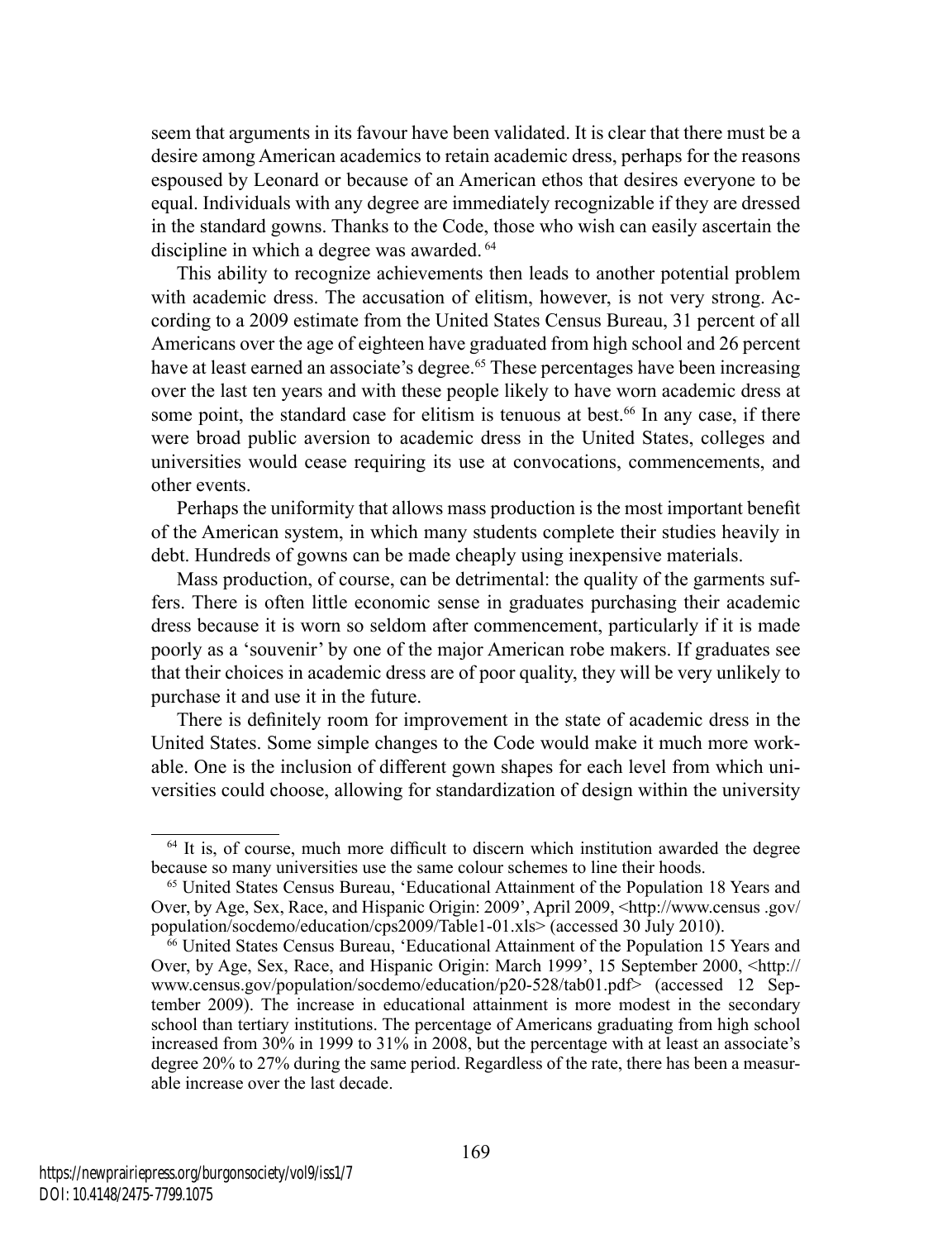and still providing for easy identification of graduates.

For example, if there were three different gown templates for the bachelor's degree, institutions could choose which to employ and there would be variety among the gowns used. This would not simply represent variety for its own sake, but would give flexibility to schools in the designs that they choose while still allowing for identification of achievements for those wearing American academic dress. Since this dress is derived from the British tradition, it makes sense that such a system would employ the three most common shapes of bachelor gown used in the United Kingdom. The first of these is the Oxford BA [b1], which is the basis of the current American gown. The second is the Cambridge BA [b2] with a forearm slit. The final gown is the London BA [b4] with cords and buttons looping the sleeve up. Graduates wearing any of these could instantly be recognized as holders of a bachelor's degree. Flexibility would also be given in the colour of the gowns used. Each university or college would decide whether to employ the school's colours or the standard black.

For master's degrees, it also seems sensible to follow the British system and make use of the three most common gown shapes for the degree. The master's gown of the Code is based on the Oxford MA [m1]. It would be more appealing in the opinion of the author if the slit through which the hand is extended were moved back above the elbow to its position before  $1960$ .<sup>67</sup> Current American regulations place the slit at the wrist instead. In order to provide more options the Cambridge MA [m2] should be added. The third most common master's gown used in the United Kingdom currently is the basic master with a square sleeve-end, with no cutout [m10]. These three could be implemented in the same way as the three bachelor gowns and manufacturers would be encouraged to produce gowns that could be worn either open or closed.<sup>68</sup>

At the doctoral level, an even more flexible system could be used. Given the success of Stanford's distinctive academic dress, schools could be encouraged to design their own gowns. This would still allow identification of a student's degree because the gown would obviously be that of a doctor if it did not fit the six descriptions for the other degrees. Even if such changes were implemented in the Code, it would be the responsibility of academic dress enthusiasts to promote use of academic dress at their own institutions, because the Code is entirely voluntary.

Any changes to the Code will do little to increase the use of academic dress in

<sup>67</sup> In 1959, the American Council on Education's Committee on Academic Costumes and Ceremonies entertained a proposal to add detachable sleeve to the master's gowns it prescribed. This was, presumably, to be a method of covering bare arms when the slit was still near the elbow. In 1960, the regulations were changed to move the slit down to the wrist with the same result of covering the arms.

<sup>68</sup> Special thanks are due again to Nicholas Groves for assistance in developing the proposed system of multiple gowns at each level.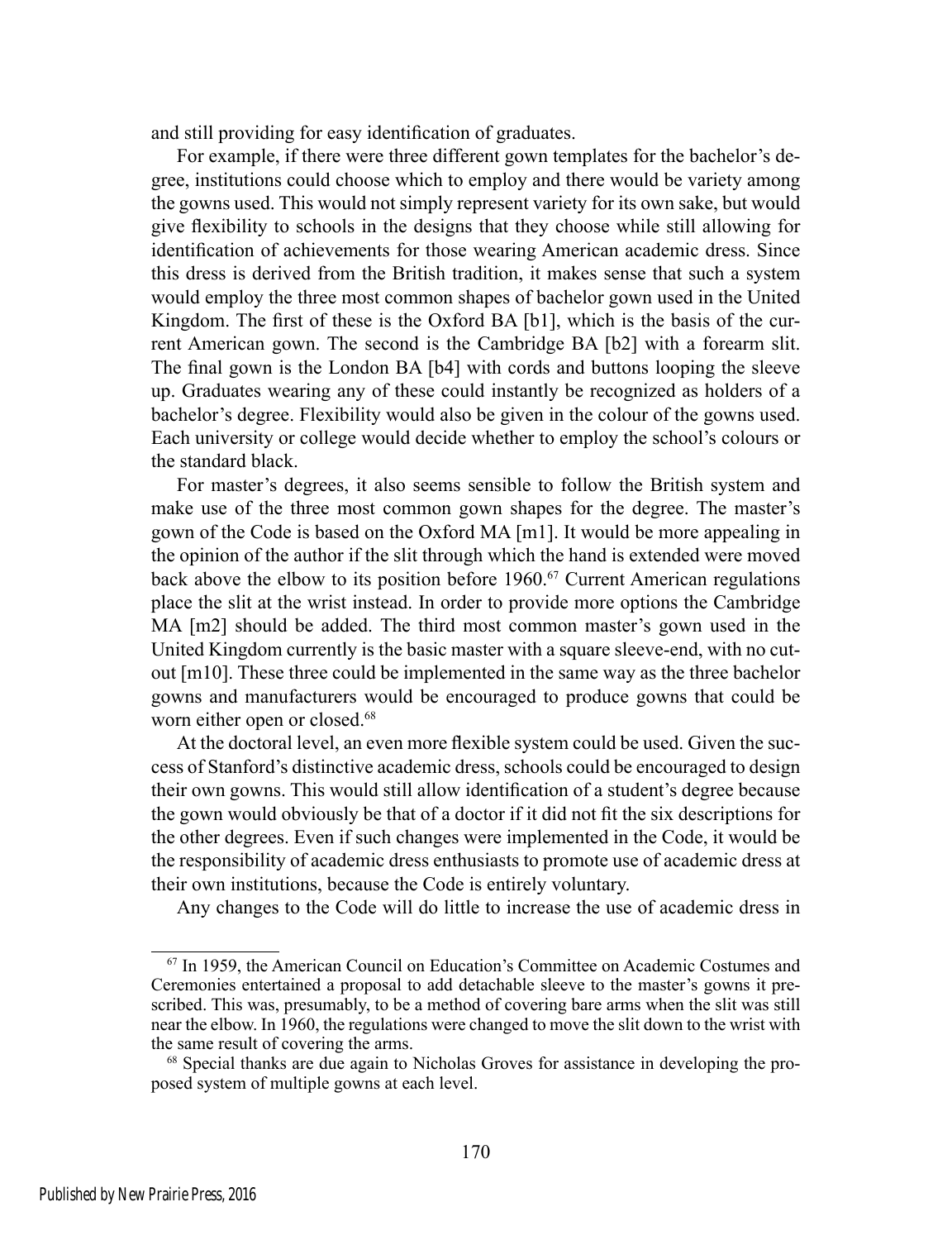the United States if it is considered an elite costume that has no functional purpose. If academic dress were used more regularly there would be a greater understanding of it and graduates would demand improvements to the Code. If academic dress continues to be used at rare convocations and commencements, then students will see little value in it. It may be difficult to convince many faculty members to do so, but they could wear academic dress to teach their courses and address conferences on campus. Such a movement by students and faculties to increase the occasions of wearing academic dress in America seems unlikely to happen, but the state of academic dress in the United States would be much improved if more colleges and universities adopted distinctive academic costumes that were tasteful and traditional without being identical.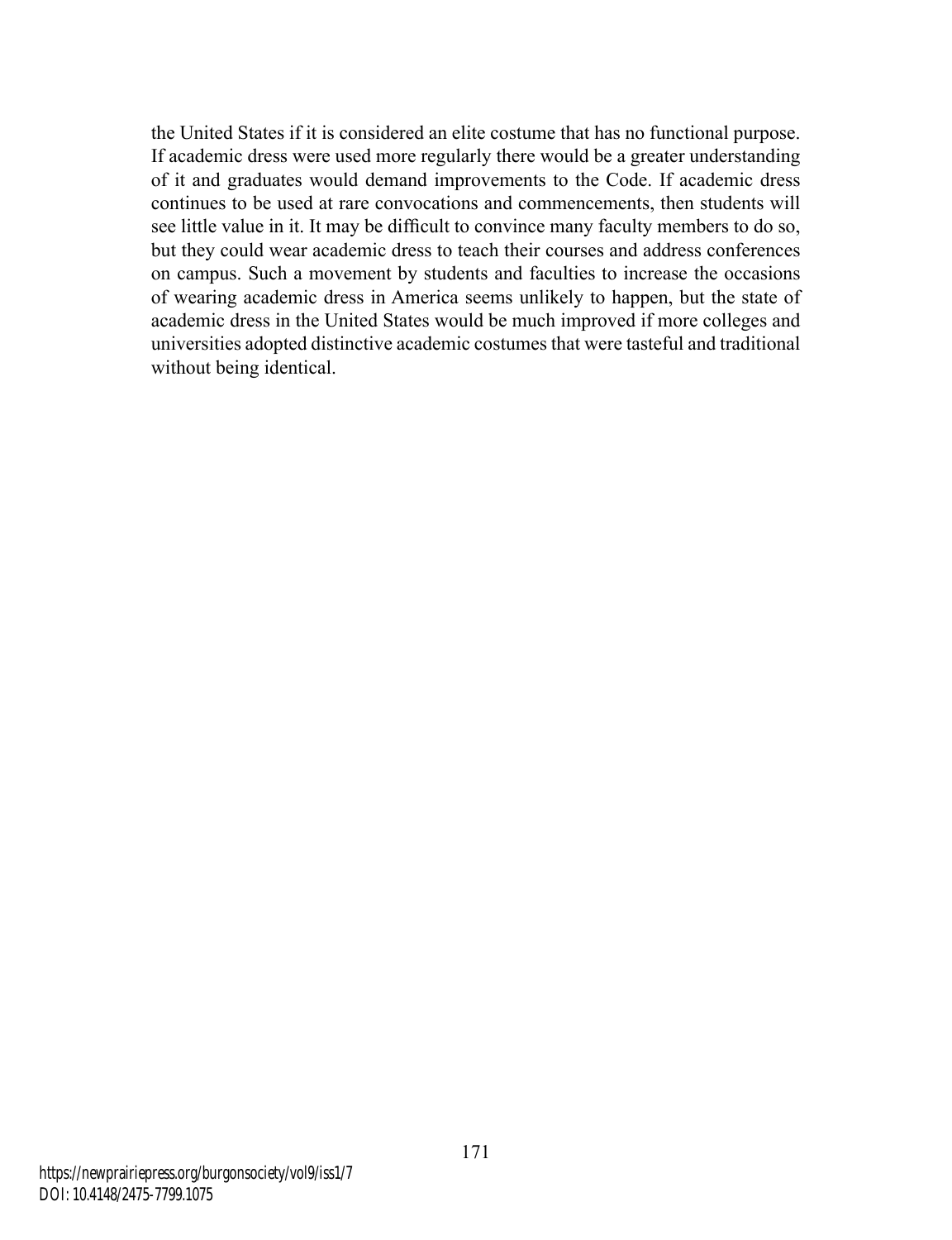### **Bibliography**

- Baxter, Frank C., *A Code for Commencements* (New York: E. R. Moore Company, 1966).
- —— and Helen Walters, *Caps, Gowns and Commencements* (New York: E. R. Moore Company, 1966).
- Boatner, E. B., 'Pumps and Circumstance: A Fashion Guide to Academic Garb', *Harvard University Gazette*, 4 June 1998, pp. 1–3.
- Brubacher, John S. and Willis Rudy, *Higher Education in Transition: A History of American Colleges and Universities* (Edison, N.J.: Transaction Publishers, 1997).
- 'CCDL Claremont Libraries Digital CollectionsCdm Collections', 1999, <http://ccdl .libraries.claremont.edu/collection.php?alias=/ccp> (accessed 24 March 2009).
- Cox, Noel, 'Academical Dress in the United States of America', a chapter in *Academical Dress in New Zealand,* <http://www.reocities.com/noelcox/Academical Dress in the United States of America.htm> (accessed 14 September 2011).
- Doty, Andy, 'Hutchinson's Heraldry: Bringing Color to Commencement', *Sandstone & Tile*, 20.2/3 (1996), pp. 3–9.
- Drakeman, Donald, ''Peculiar Habits': Academic Costumes at Princeton University', *Transactions of the Burgon Society*, 9 (2009), pp. 59–79.
- Elliot, Orrin L., *Stanford University: The First Twenty-Five Years 1891–1925* (Palo Alto, Calif.: Stanford University Press, 1937).
- E. R. Moore Company, 'E. R. Moore Company: Intercollegiate Bureau', 13 June 2004, a web page that no longer exists but accessed 24 May 2009.
- ——, 'E. R. Moore Company: Stanford University', 13 June 2004, a web page that no longer exists but accessed 24 May 2009).
- Erwin, John, *History of Academic Costume in America* (Albany, N.Y.: Cotrell & Leonard), 1936).
- Gross, Diana, 'Graduation Plans Finalized', *The American University Eagle*, 28 March 1988, p. 9.
- 'The Harvard Crimson: News: Academic Costumes Defined', 9 December 1902, <http:// www.theharvardcrimson.com/article.aspx?ref=366079> (accessed 24 March 2009).
- Hoppner, O. J., *Academic Costume in America: A Compendium* (Albany, N.Y.: Cotrell & Leonard, 1948).
- J., 'Is the "Academic Costume" Worth While?' *Science*, 37.949 (1913), pp. 371–72.
- Kubik, Jan, 'Princetoniana—School Colors', 3 May 2001, a web page that no longer exists but accessed 24 March 2009.
- Leonard, Gardner C., 'Academic Costume', in *A Cyclopedia of Education*, edited by Paul Monroe (New York: Macmillan, 1911), pp. 14–18.
- ——. *The Cap and Gown in America* (Albany, N.Y.: Cotrell & Leonard, 1896).
- Lockmiller, David A., *Scholars on Parade: Colleges, Universities, Costumes and Degrees* (London: Macmillan, 1969).
- Mitchell, Martha, 'Encyclopedia Brunoniana, Academic costume', 1993. <http://www. brown.edu/Administration/News\_Bureau/Databases/Encyclopedia/search.php?serial =A0010> (accessed 24 March 2009).

Monroe, Paul, ed., *A Cyclopedia of Education* (New York: Macmillan, 1911).

*New International Encyclopaedia* (New York: Dodd, Mead, and Company, 1916).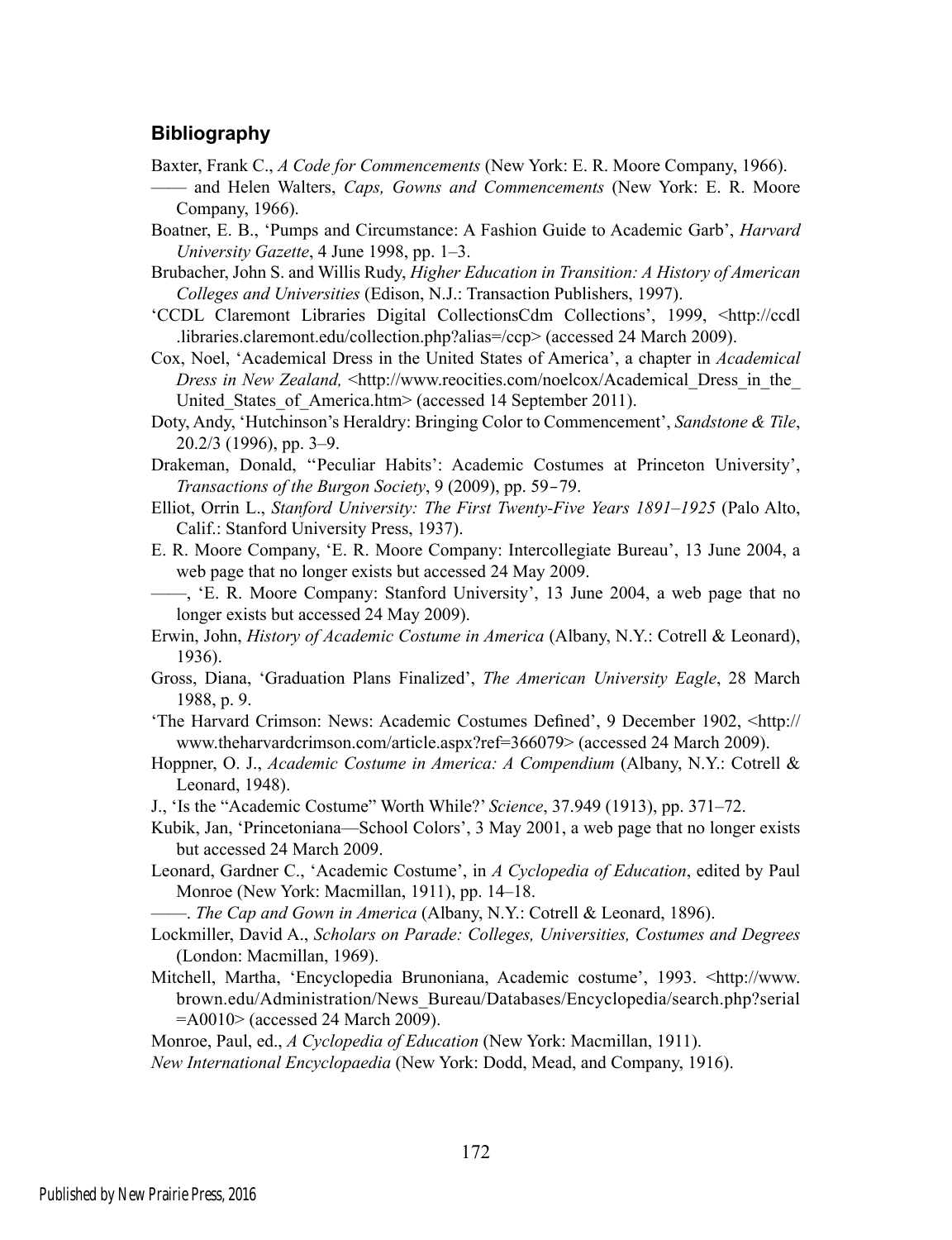- Oberdorfer, Don, *Princeton University: The First 250 Years* (Princeton, N.J.: Trustees of Princeton University, 1995).
- Palmer, Barbara, 'Cardinal Chronicle/weekly campus column', 11 June 2003, a web page that no longer exists but accessed 24 March 2009.

Peck, Catherine C., '1899–1999', *Sandstone & Tile*, 23.2/3 (1999), pp. 8–9.

- Plank, Steven E., 'Academic Regalia at Oberlin: the Establishment and Dissolution of a Tradition', *Northeast Ohio Journal of History* (2003), pp. 55–74.
- Smagorinsky, Margaret, *The Regalia of Princeton University: Pomp, Circumstance, and Accountrements* [sic] *of Academia* (Princeton, N.J.: Trustees of Princeton University, 1994).

Smith, Hugh, and Kevin Sheard, *Academic Dress and Insignia of the World: Gowns, Hats, Chains of Office, Hoods, Rings, Medals and Other Degree Insignia of Universities and Other Institutions of Learning* (Cape Town: A. A. Balkema, 1970), Vol. II.

- *Special Doctoral Regalia Authorized for the Holder of Doctoral Degree from the University of Hawaii* (Albany, N.Y.: Cotrell & Leonard, 1979).
- Stanford University, *Sixtieth Annual Commencement* (Palo Alto, Calif.: Stanford University, 1951).
- ——, *Eighty-fifth Annual Commencement at Stanford University* (Palo Alto, Calif: Stanford University, 1976).
- ——, *Eighty-sixth Annual Commencement at Stanford University* (Palo Alto, Calif.: Stanford University, 1977).
- ——, *The One-hundred-tenth Annual Commencement at Stanford University* (Palo Alto, Calif.: Stanford University, 2001).
- Sullivan, Eugene, 'Academic Costume Code & Ceremony Guide', 2001, <http://www .acenet.edu/AM/Template.cfm?Section=Search&template=/CM/HTMLDisplay .cfm&ContentID=10625> (accessed 24 March 2009).
- T., 'To Whom Is the Academic Costume Worth While?' *Science* 37.952 (1913), p. 488.
- Times Online, '21st-Century Students Vote To Keep Oxford Tradition—Times Online', 4 March 2006, <http://www.timesonline.co.uk/tol/news/uk/article737217.ece> (accessed 19 May 2009).
- United States Census Bureau, 'Educational Attainment of the Population 15 Years and Over, by Age, Sex, Race, and Hispanic Origin: March 1999', September 15, 2000, <http:// www.census.gov/population/socdemo/education/p20-528/tab01.pdf> (accessed 19 May 2009).
- ——, 'Educational Attainment of the Population 18 Years and Over, by Age, Sex, Race, and Hispanic Origin: 2008', April 2008. <http://www.census.gov/population/ socdemo/education/cps2008/Table1-01.xls> (accessed May 19, 2009).
- US Department of Education. 'Institutions & Programs', 21 February 2008, <http:// www.ed.gov/about/offices/list/ous/international/usnei/us/edlite-institutions-us.html> (accessed September 28, 2009).
- United States Library of Congress, 'Today in History: October 9', 10 October 2007. <http:// memory.loc.gov/ammem/today/oct09.html> (accessed 24 March 2009).
- University of Findlay, 'The University of Findlay—Regalia Information', March 2009. <http://www.findlay.edu/offices/resources/universitystores/Regalia+Information.htm> (accessed 25 May 2009).